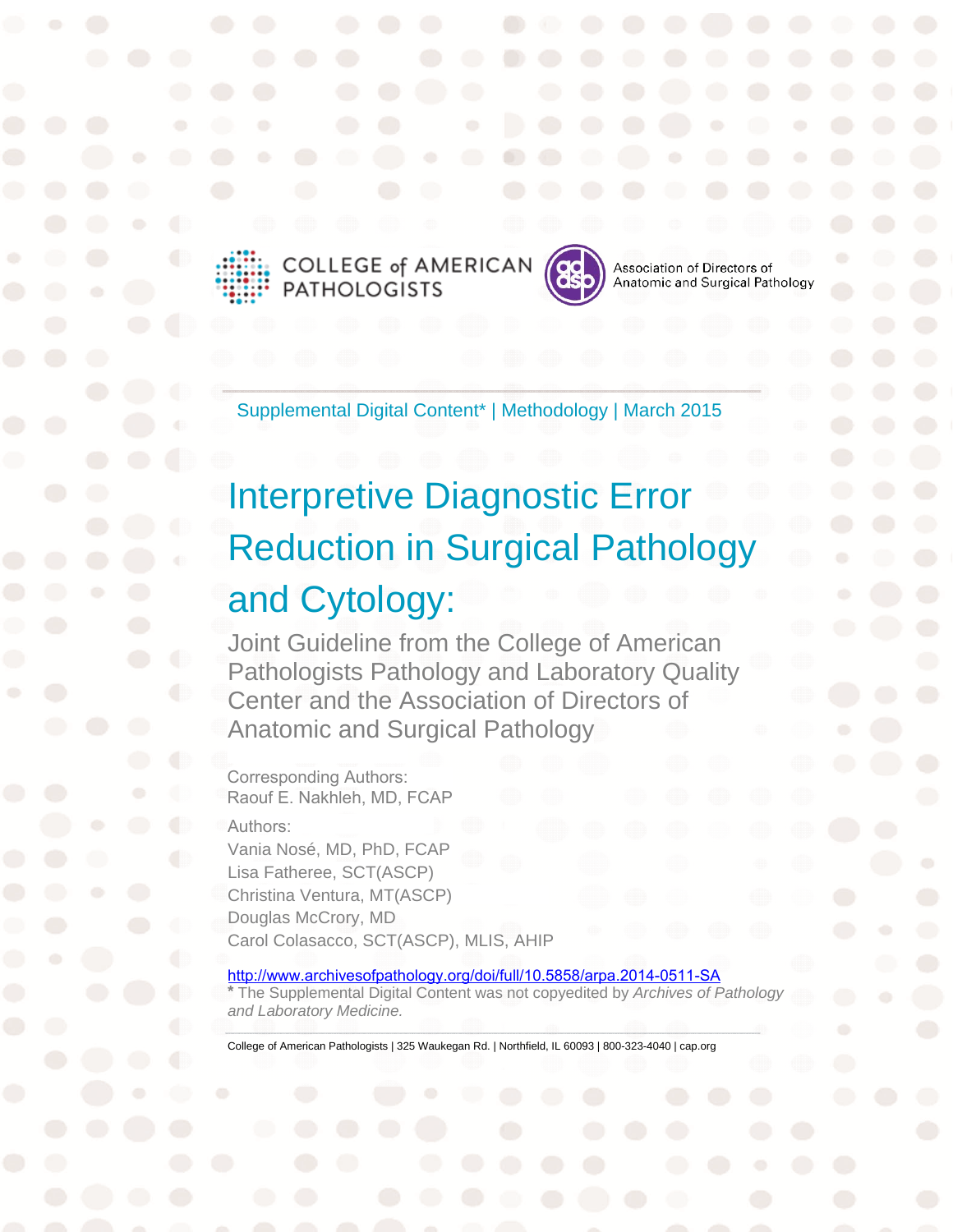## **METHODS USED TO PRODUCE THE GUIDELINE**

#### **Panel Composition**

The College of American Pathologists (CAP) Pathology and Laboratory Quality Center (the Center) and Association of Directors of Anatomic and Surgical Pathology (ADASP) convened an expert and advisory panel consisting of practicing pathologists with expertise in surgical pathology and cytology. CAP and ADASP approved the appointment of the project co-chairs (RN and VN) and panel members. These panel members and the methodologist served as the Expert Panel (EP) for the systematic evidence review.

#### **Conflict of Interest (COI) Policy**

Prior to acceptance on the expert or advisory panel, potential members completed the CAP conflict of interest (COI) disclosure process, whose policy and form (in effect April 2010) require disclosure of material financial interest in, or potential for benefit of significant value from, the guideline's development or its recommendations 12 months prior through the time of publication. The potential members completed the COI disclosure form, listing any relationship that could be interpreted as constituting an actual, potential, or apparent conflict. The CAP Center uses the following criteria:

Nominees who have the following conflicts may be excused from the panel:

- a. Stock or equity interest in a commercial entity that would likely be affected by the guideline or white paper
- b. Royalties or licensing fees from products that would likely be affected by the guideline or white paper
- c. Employee of a commercial entity that would likely be affected by the guideline or white paper

Nominees who have the following potentially manageable direct conflicts may be appointed to the panel: a. Patents for products covered by the guideline or white paper

- b. Member of an advisory board of a commercial entity that would be affected by the guideline or white paper
- c. Payments to cover costs of clinical trials, including travel expenses associated directly with the trial
- d. Reimbursement from commercial entity for travel to scientific or educational meetings

Everyone was required to disclose conflicts prior to beginning and continuously throughout the project's timeline. Expert panel members' disclosed conflicts are listed in the appendix of the manuscript. The CAP and ADASP provided funding for the administration of the project; no industry funds were used in the development of the guideline. All panel members volunteered their time and were not compensated for their involvement.

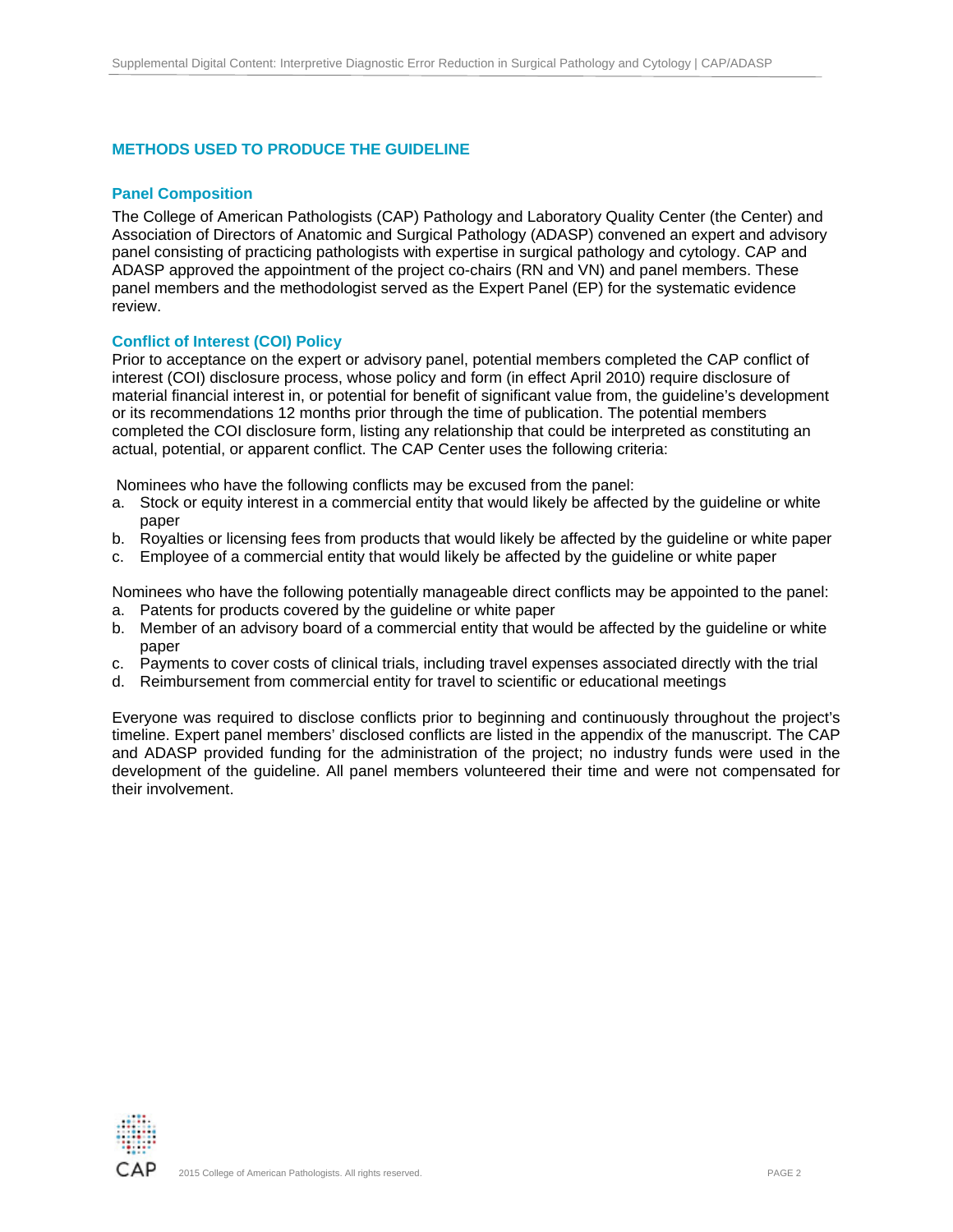# **CAP/ADASP Expert Panel Literature Review and Analysis**

The expert panel met 26 times through teleconference webinars from December 2011 through June 12, 2014. Additional work was completed via electronic mail and the panel met in person October 12, 2013 to review evidence to date and draft recommendations.

All expert panelists participated in the systematic evidence review (SER) level of title-abstract, full-text review, and data extraction. The co-chairs (RN and VN) and methodologist (DM) performed the audit of data extraction. All articles were available as discussion or background references. All members of the expert panel participated in developing draft recommendations, reviewing open comment feedback, finalizing and approving recommendations and writing/editing of the manuscript.

#### **Peer Review**

An open comment period was held from December 2, 2013 through January 21, 2014. Five draft recommendations and three methodology questions were posted online on the CAP Web site www.cap.org. An announcement was sent to the following societies deemed to have interest:

CAP Board of Governors, Councils, Committees and Membership Association of Directors of Anatomic and Surgical Pathology (ADASP) American Society for Clinical Pathology (ASCP) American Society of Cytopathology (ASC) Papanicolaou Society of Cytology (PSC) Arthur Purdy Stout Society (APSS) Association of Pathology Chairs (APC) Canadian Association of Pathologists (CAP-APC) United States & Canadian Academy of Pathology (USCAP) Quality Initiative in Interpretive Pathology (QIIP) Canadian Partnership Against Cancer Society to Improve Diagnoses in Medicine (SIDM) American Society of Clinical Oncologists (ASCO) Veteran's Affairs (VA) and Department of Defense (DOD) Centers for Disease Control and Prevention (CDC) Centers for Medicare and Medicaid Services (CMS)

The website received 303 comments in total (Agree and Disagree responses were also captured). All the recommendations achieved between 87% to 93% agreement. Pairs of expert panel members were assigned 1 draft recommendation for which to review all comments received and provide an overall summary to the rest of the panel. Following panel discussion, and the final quality of evidence assessment, the panel members determined whether to maintain the original draft recommendation as is, revise it with minor language change, or consider it as a major recommendation change. Resolution of all changes was obtained by majority consensus of the panel using nominal group technique (rounds of email discussion and multiple edited recommendations) amongst the panel members. The final recommendations were approved by the expert panel with a formal vote. The panel considered the risks and benefits throughout the whole process in their considered judgment process.<sup>1</sup> Formal cost analysis or cost effectiveness was not performed.

An independent review panel (IRP) was assembled to review the guideline and recommend approval to the CAP. The IRP was masked to the expert panel and vetted through the COI process. Final approval was done by CAP Council on Scientific Affairs and ADASP Executive Board.

## **Assessing the Strength of Recommendations**

Strength of recommendation is determined by the balance between desirable and undesirable consequences of alternative management strategies, quality of evidence, variability in values and preferences, resource use.<sup>2</sup>

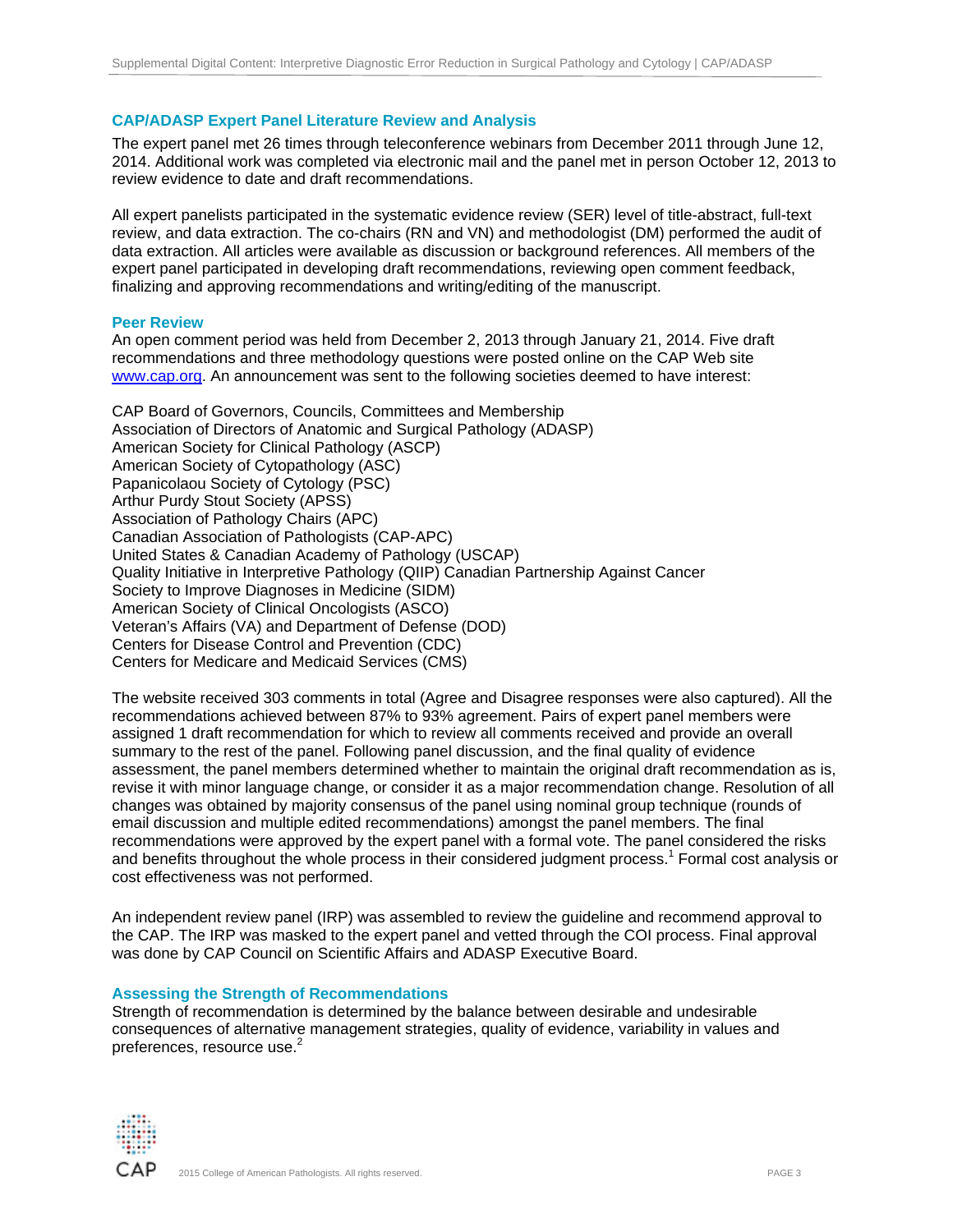The central question that the panel addressed in developing the guideline was *"What are the most effective ways to reduce interpretive diagnostic errors in Anatomic Pathology?"* 

Development of recommendations requires that the panel review the identified evidence and make a series of key judgments:

1) What are the significant findings related to each KQ or outcome?

2) What is the overall quality of evidence supporting each KQ or outcome? Quality of evidence was assessed according to the GRADE framework as described below.<sup>2</sup> Summary of Findings tables or when sufficient information was not available, an alternative short evidence table format, were prepared for each question. To maintain consistency with previous CAP guideline language, quality of evidence is described as Convincing, Adequate or Inadequate as shown in Table 1.

3) What is the net balance of benefits and harms? The consideration of net balance of benefits and harms will focus on the laboratory redundancy, efficiency and feasibility in comparison to the reduction of errors or potential errors and their impact on patient outcomes.

4) What is the strength of each recommendation? The implications of a strong recommendation for clinicians is that most patients should receive the recommended course of action; while the implications of a weak recommendation are that different choices may be appropriate for different patients or that different management options may be preferred by different stakeholders. We used the current CAP designations for strength of recommendations of *strong recommendation, recommendation and expert consensus opinion* (Table 2), as determined by a considered judgment process in which the guideline panel weighs the quality of evidence, balance of benefits and harms, variability in values preference and data on costs or resource use.<sup>1</sup>

#### **Dissemination Plans**

CAP will host an Interpretive Diagnostic Error Reduction Through Targeted Case Reviews In Surgical Pathology And Cytology Resource web page which will include a link to the manuscript and supplemental digital content; summary of recommendations, teaching PowerPoint, and a frequently asked question (FAQ) document. The ADASP webpage will include a link to the CAP guideline resource page. The guideline will be promoted and presented at various professional society meetings including the College of American Pathologists, the United States and Canadian Academy of Pathology (USCAP), and the American Society of Clinical Pathology (ASCP).

## **SYSTEMATIC EVIDENCE REVIEW (SER)**

The objectives of the SER were to investigate the most effective ways to reduce interpretive diagnostic errors in surgical pathology and cytology. If of sufficient quality, findings from this review could provide an evidence base to support development of the laboratory practice guideline. The scope of the SER and the key questions (KQs) were established by the EP in consultation with a methodologist.

#### Key Questions:

1. Does targeted review (either done at analytic or post-analytic phase) of surgical pathology or cytology cases (slides and/or reports) reduce the error rate (often measured as amended reports) or increase the rate of interpretive error detection compared to no review, random review or usual review procedures? 2. What methods of selecting cases for review have been shown to increase the rate of interpretive error detection compared to no review, random review or usual review procedures?

## Detailed Scope Questions:

- Can a targeted review of cases lead to increased detection of errors?
- Is there a particular method (eg, prospective vs. retrospective, random reviews, etc.) that results in lower error rates? Or amended report rates? If yes, what is the method?
- Is there a particular type of diagnosis(es) (eg, malignant, benign, borderline) more prone to error? If yes, what?

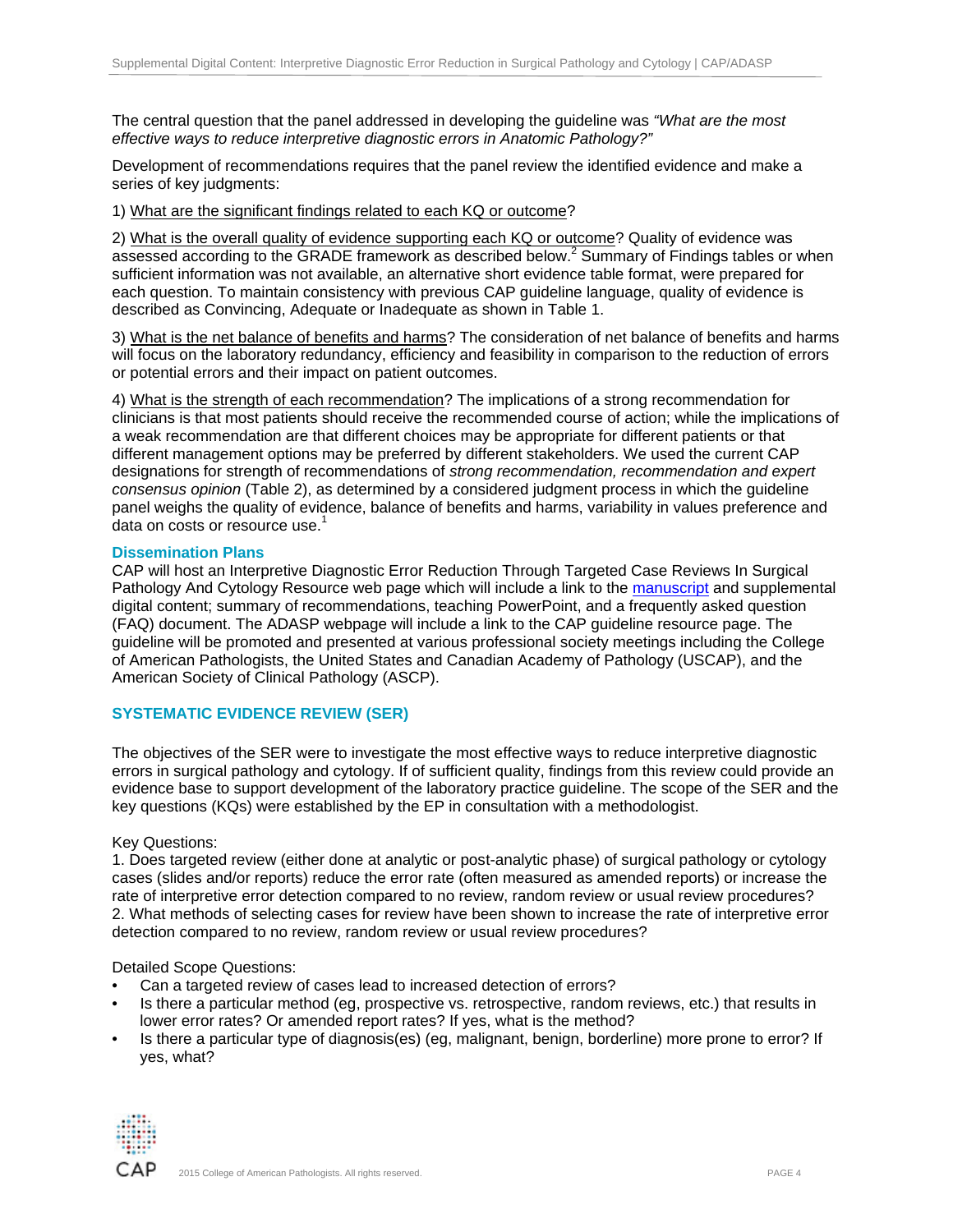- Is there a particular organ/system associated with a higher rate of error/disagreements revealed as problematic in the literature (eg, thyroid FNA, lymphoma, brain biopsy)? If yes, what?
- How does the error rate for multi-organ reviews compare with single organ reviews? (eg, internal and/or external)
- Do blinded reviews find more or less errors than non-blinded reviews?
- Can we learn anything from external review studies that can be applied to internal reviews (or viceversa)?
- Can we establish an external error rate (benchmark) for surgical pathology or cytology?
- Can we establish an internal error rate (benchmark) for surgical pathology or cytology?
- What are the costs of conducting internal or external reviews?
- What is the effect on turn-around times (efficacy) for internal or external reviews?
- What is the effect on patient care when conducting internal or external reviews?
- Has there been improvement in reducing error reduction over time?
- What other factors (eg, standard criteria, clinical correlation, ancillary testing) are emphasized most frequently and with which organ system or diagnosis?

#### **Search and Selection**

The systematic literature search for relevant studies included a search of MEDLINE using the Ovid SP interface on November 12, 2013, with the date parameters of January 1992 through October 2012. Medical subject headings (MeSH) for the concept *pathology* (eg, Pathology, Surgical/ Pathology, Clinical; Pathology) were combined with MeSH terms for the concept *quality* (eg, Quality Assurance, Health Care; Quality Control; Quality Improvement; Reproducibility of Results; Diagnostic Errors). MeSH terms were supplemented with keywords (eg, histopathology, cytopathology, histology, or cytology; and second opinion, misinterpretation, or interpretation errors). A targeted concept of slide/case review included keywords such as targeted review, peer review, or random review and the keywords slide, case, or report. Limits were set for human studies published in English. The search was not limited by study design in order to capture editorials, letters, or commentaries that might be relevant and useful for discussion purposes. A literature refresh of the OvidSP search strategy was run on November 21, 2013, to identify relevant studies published since October 2012. The full Ovid search strategy is included in the appendix.

The Ovid search strategy was modified for PubMed (1/1/92-12/31/12), and Google Scholar (1/1/12 – 1/26/13). In addition, a handsearch of relevant journals (*American Journal of Clinical Pathology, American Journal of Surgical Pathology, Archives in Pathology and Laboratory Medicine, Cancer, Cancer Cytopathology, Diagnostic Cytopathology, Histopathology, Modern Pathology*) was completed for issues published from January 2008, through December 2012. A search for meeting abstracts was completed utilizing Biosis Previews (Web of Science) (1/1/2008-12/31/2012) and by handsearching published abstracts from relevant meetings (American Society of Cytopathology, American Society for Clinical Pathology, British Society for Clinical Cytology, College of American Pathologists, European Congress of Cytopathology, International Academy of Pathology, United States and Canadian Academy of Pathology) held from January 2008 through December 2012. Reference lists from included articles were scanned for additional relevant studies.

Two reviewers were used at all levels of review (eg, title/abstract, full article) and for data/information extraction. Conflicts were resolved by discussion or referral to the panel co-chairs for a decision. When article abstracts or document summaries were not available or a conflict was not resolved, full articles were reviewed.

Selection at all levels of the review was based on predetermined inclusion/exclusion criteria.

Inclusion criteria:

- Surgical pathology or cytology studies
- Original research addressing targeted review
- English language articles
- All study types were initially included

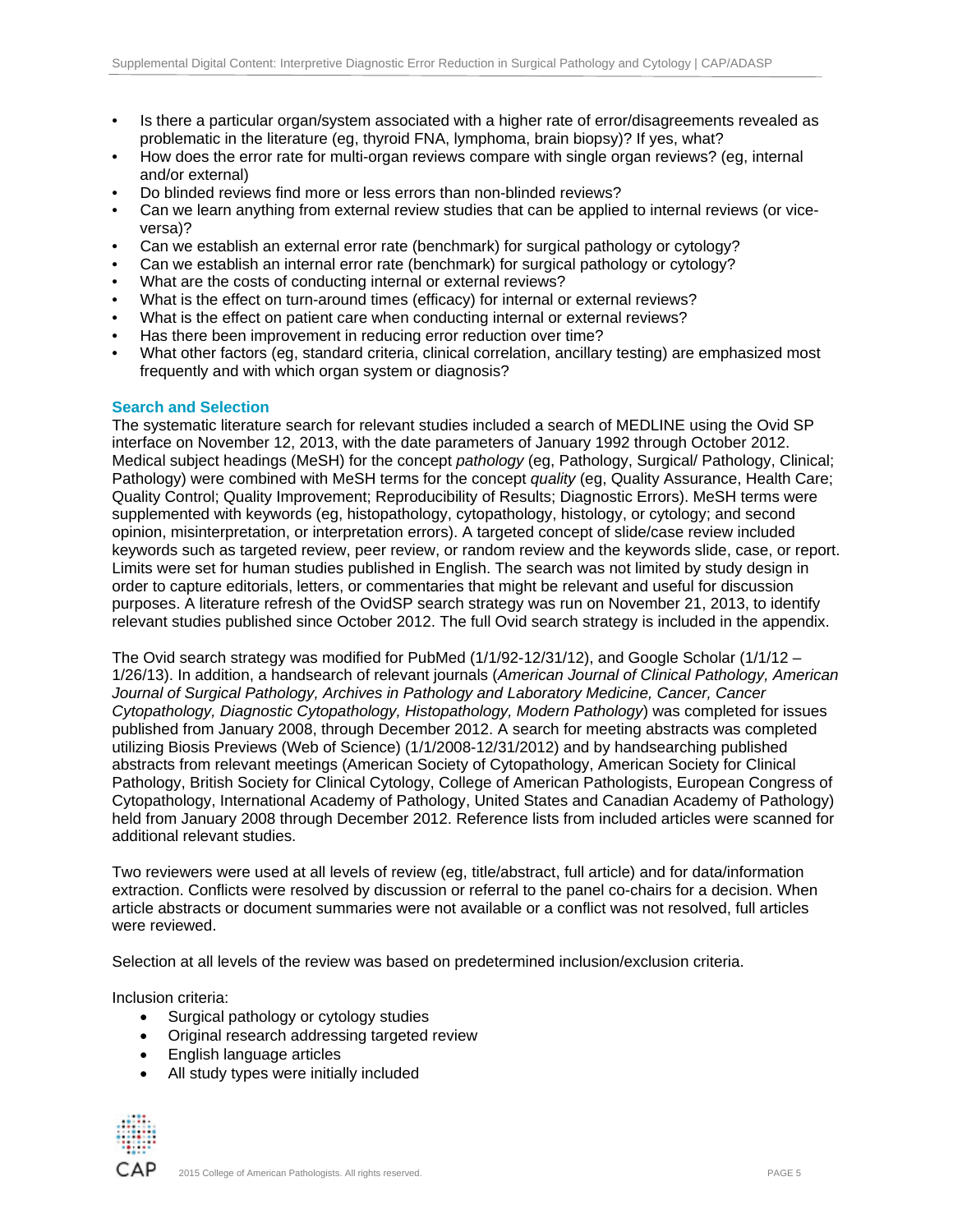Exclusion criteria:

- Clinical pathology studies
- Additional diagnostic techniques, issues related to competency, use of checklists, standardized language, taxonomy or formatting
- Studies focused on pre-analytic specimen processes
- Post-analytic typographic errors
- Non-English studies
- Animal studies

#### **Outcomes of Interest**

We are interested in identifying discrepancies in interpretation between a primary pathologist review and a second pathologist review as a way of estimating the error rate. To the extent that erroneous readings can be identified in excess of an expected degree of disagreement, then a method of targeted review would be said to be effective. Thus, studies with a control group are desirable; as a practical matter, however, it is necessary to examine uncontrolled series, too. Studies had to report numbers of discrepant diagnoses among a defined population of specimens examined to allow calculation of a discrepancy rate.

We are not interested in discrepancies from the pre-analytic specimen process (ie, related to tissue collection and processing) or post-analytic errors (eg, typographic or transcription errors, amended reports), additional diagnostic techniques (eg, immunomarkers), issues related to competency, or the use of checklists, standardized language, taxonomy or formatting.

Various studies classify errors in different ways (eg, major versus minor). Recognizing that all errors are not alike, we assessed the severity of interpretive errors according to the clinical impact on a patient.<sup>3</sup> We considered the clinical impact of errors as follows: 1) diagnostic thinking (error results in a change in diagnosis or diagnostic category); 2) therapeutic efficacy (error results in a change in therapeutic choice); or 3) patient outcome efficacy (error results in a change in outcome (eg, procedure avoided); demonstrating this unequivocally may require long-term follow-up). We also considered the efficiency or cost (in terms of effort or dollars) that a targeted review strategy entails.

## **Data Extraction and Management**

The data elements from an included article/document were extracted by one reviewer into standard data formats and tables developed using systematic review database software (DistillerSR, Evidence Partners Inc., Ottawa, Canada); a second reviewer confirmed accuracy and completeness. In all cases, the methodologist acted as either the primary or secondary reviewer. Any discrepancies in data extraction were resolved by discussion with the methodologist. A bibliographic database was established in EndNote (Thomson Reuters, Carlsbad, CA) to track all literature identified and reviewed during the study.

#### **Environmental Scan**

An environmental scan for established guidelines was performed including a targeted search of pathology organizations' web sites and a search of guideline clearinghouse websites (TRIP Database, Guidelines International Network, Agency for Healthcare Research and Quality) using the search terms "pathology or laboratory" and "guidelines or regulations."

#### **Quality Assessment**

Grading of Recommendations Assessment, Development and Evaluation (GRADE) approach provides a system for rating quality of evidence and strength of recommendations that is explicit, comprehensive, transparent, and pragmatic and is increasingly being adopted by organizations worldwide.<sup>2</sup> The GRADE approach examines the quality of evidence as the level of individual studies and also at the review level. GRADE was used for rating the quality of evidence.

At the individual study level, we assessed studies according to three criteria: 1) study design rating; 2) risk of bias rating; and 3) applicability concerns. Study design was assessed according to the following hierarchy:

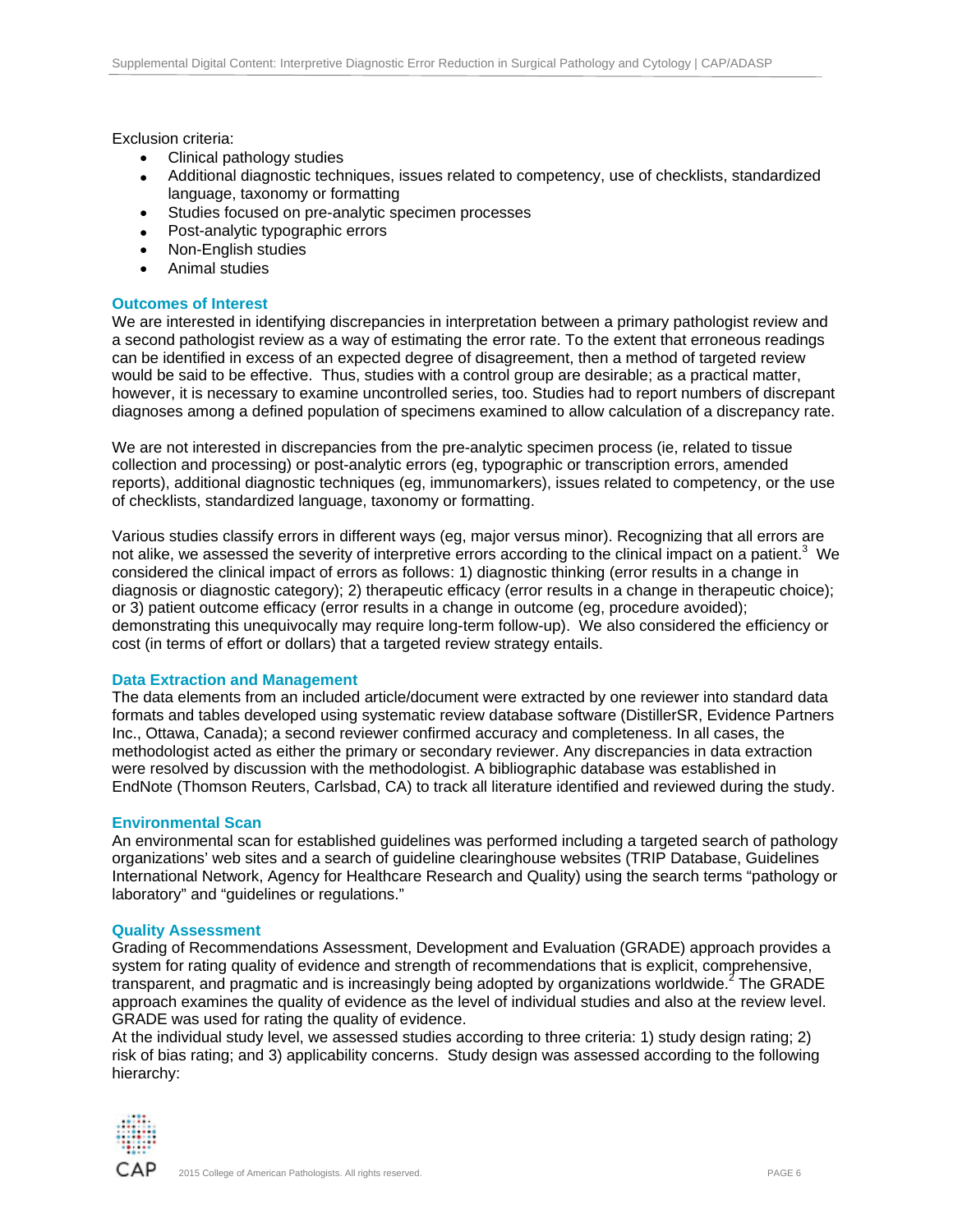- 1) noncomparative studies (where a single method of targeted review is considered, in determining a single error rate)
- 2) comparative studies (where two or more methods of targeted review are independently applied and compared in one group of patients)
- 3) comparative studies (where two or more methods of targeted review are compared in different groups of patients
	- a. historical (eg, a before-after series )
	- b. concurrent (eg, comparison of two different institution's targeted review programs)
	- c. quasi-randomized (concurrent, similar or identical sites, allocated with attempt to reduce bias beyond that provided by 3.a. or 3.b.)
	- d. randomized

Risk of bias ratings were based on the following three criteria, rated as yes, no, or unclear:

- 1) Were review diagnoses independent, blinded from the primary diagnosis?
- 2) Was case selection done using explicit, objective and reproducible criteria?
- 3) Was interpretive error ascertained without confounding by pre- or post-analytic error?

Applicability concerns were assessed for three areas, rated as yes, no, or unclear:

- 1) Is study limited to particular organ systems, specimen types or diagnoses?
- 2) Is the inter-rater performance examined and acceptable?
- 3) Is there a distinction between major and minor errors based on impact on patient treatment or outcome?

At the review level, we examined the collection of studies according to the following domains:

- 1) Consistency
- 2) Directness
- 3) Precision
- 4) Magnitude of effect
- 5) Number of studies/patients

We developed a GRADE evidence table, and mapped the quality of evidence ratings to the CAP rating scheme according to table 1.

## **Data Analysis**

Rates of discrepancy and major discrepancy were described for all studies, and subgroups based on type of specimen (surgical pathology, cytopathology or both), focusing on one organ or organ system (singleorgan) versus multi-organ studies, and whether conducted within a single institution (internal) or reviews of cases diagnosed at a different institution (external). Studies were tested for homogeneity using Comprehensive Meta Analysis version 2.2.064. Nonparametric descriptive statistics including median, and  $1<sup>st</sup>$  and  $3<sup>rd</sup>$  quartiles were calculated using Excel.

## **Results**

Among the 823 citations identified by electronic and hand searches, 141 were selected for inclusion. These included 130 published peer-reviewed articles, and 11 grey literature documents (Appendix 1). Among the extracted documents, 4 articles/documents did not meet minimum quality standards, presented incomplete data or data that were not in useable formats, or included only information based on expert opinion. These articles were not included in analyses or narrative summaries.

Of 137 studies included, 128 (91.4%) were single arm clinical case series. Of 12 comparative studies, 2 reported a comparison of 2 or more methods of targeted review in one group of patients; 6 compared targeted review methods in different historical cohorts (eg a before-after study), and 4 compare 2 or more targeted review methods in concurrent groups of patients. No studies used random allocation or other robust measures to control for potential bias.

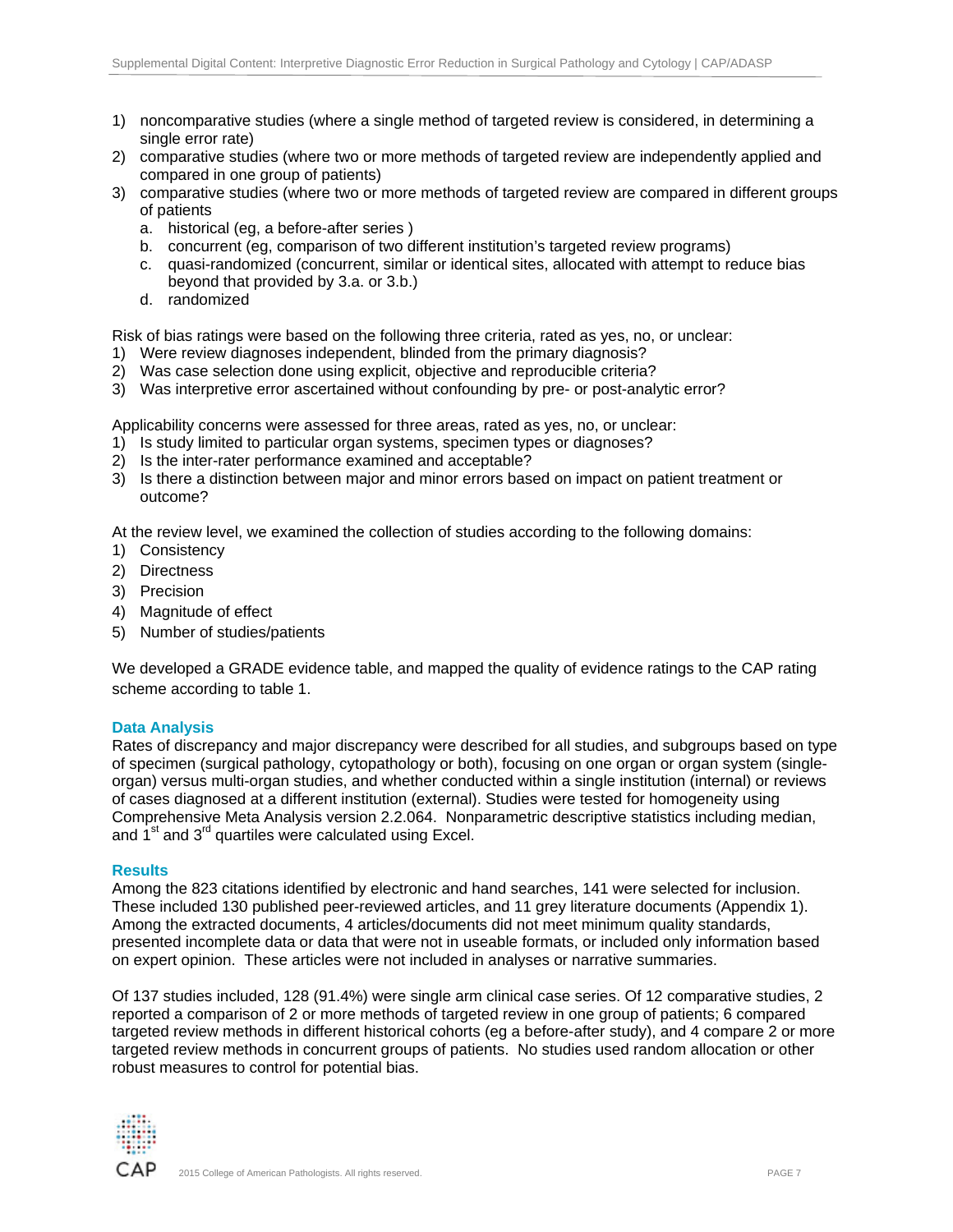Risk of bias assessments of included studies showed that review diagnoses were made independently (blinded from the primary diagnosis) in 30 (21.4%) studies, unclear in 2 (1.4%) and without blinding in 108 (77.1%). Case selection was done using explicit, objective and reproducible criteria in 56 (40%), and with unclear, subjective, non-reproducible or without criteria in 84 (59.3%). Interpretive error was ascertained without confounding by pre- or post-analytic error in 120 (85.7%), unclear in 2 (1.4%) and not in 18 (12.9%) studies.

Applicability concerns were as follows: Studies were limited to particular organ systems, specimen types or diagnoses in 111 (79.3%) cases, and not limited in 29 (20.7%) cases. Inter-rater performance was examined and acceptable in 29 (20.7%), unclear in 6 (4.3%), and not in 105 (75%) of studies. There was a distinction between major and minor errors based on impact on patient treatment or outcome in 78 (55.7%), unclear in 2 (1.4%), and not in 60 (42.9%) of studies.

Discrepancy rates and major discrepancy rates by study characteristics are provided in the manuscript.

The distribution of discrepancy rates shows that the variability was greater for studies of smaller sample size. The distribution of discrepancy rates by sample size is shown in figures 1 and 2, both of which show high variability in discrepancy rates for studies with smaller sample sizes, with larger studies tending to have lower discrepancy rates.

Evidence on each question was summarized in terms of study quality and effects in Evidence Profile Tables (Tables 3-5) which were used as the basis for quality of evidence determinations with the panel.

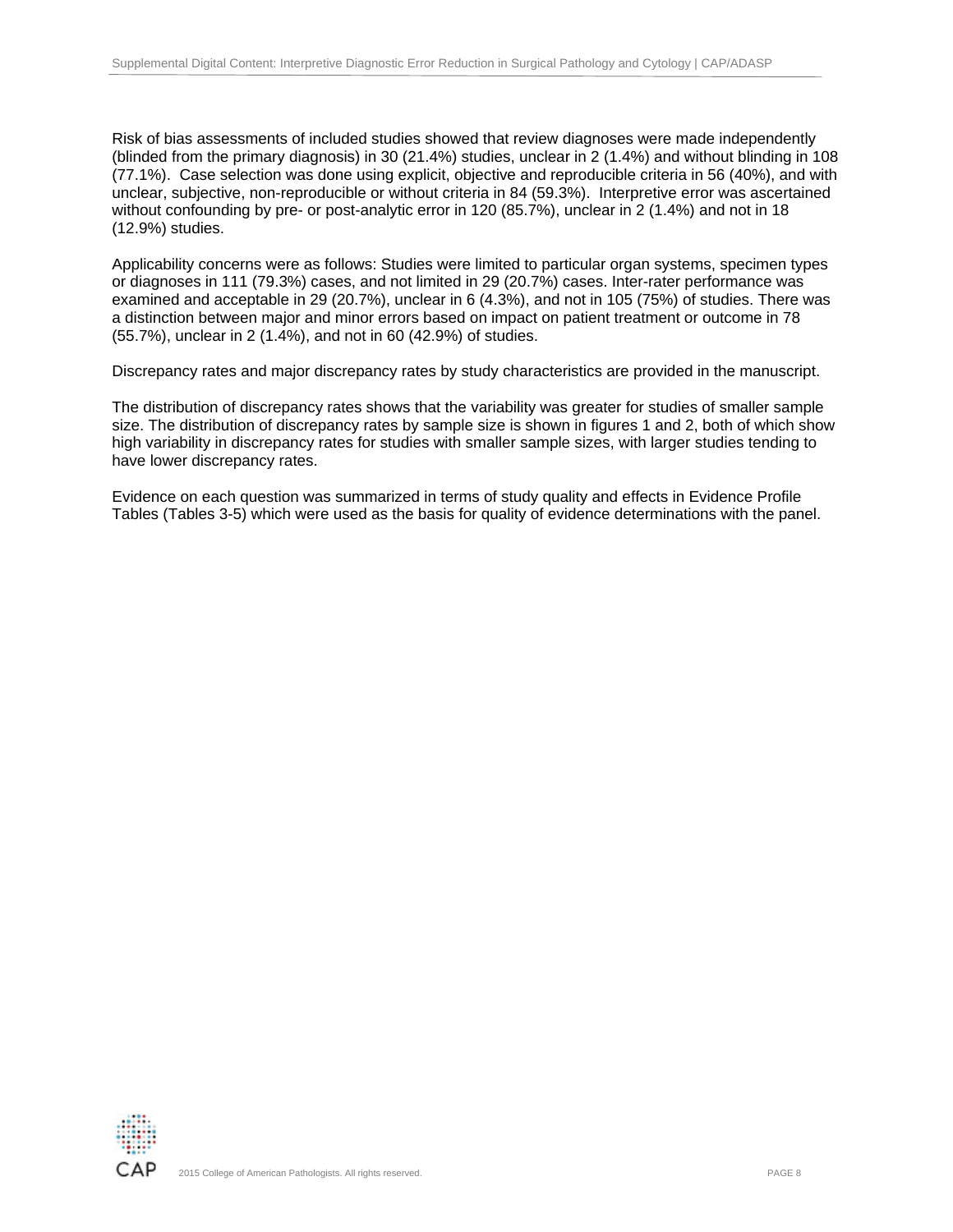|              |                                                                                                                                                                    | . .                     |                                                                     |
|--------------|--------------------------------------------------------------------------------------------------------------------------------------------------------------------|-------------------------|---------------------------------------------------------------------|
| <b>GRADE</b> | Definition                                                                                                                                                         | CAP                     | <b>Definition</b>                                                   |
| High         | Further research is<br>very unlikely to<br>change our<br>confidence in the<br>estimate of effect.                                                                  | High (Convincing)       | High confidence that available<br>evidence reflects true effect     |
| Moderate     | Further research is<br>likely to have an<br>important impact on<br>our confidence in<br>the estimate of<br>effect and may<br>change the<br>estimate.               | Intermediate (Adequate) | Moderate confidence that available<br>evidence reflects true effect |
| Low          | Further research is<br>very likely to have<br>an important impact<br>on our confidence in<br>the estimate of<br>effect and is likely to<br>change the<br>estimate. | Low (Inadequate)        | Little confidence that available<br>evidence reflects true effect   |
| Very low     | Any estimate of<br>effect is very<br>uncertain.                                                                                                                    | Insufficient            | Evidence is insufficient to discern<br>net effect                   |

# **Table 1. Quality of Evidence Ratings: mapping from GRADE categories to CAP**

Adapted from Guyatt et al<sup>2</sup> with permission from BMJ Publishing Group Ltd..

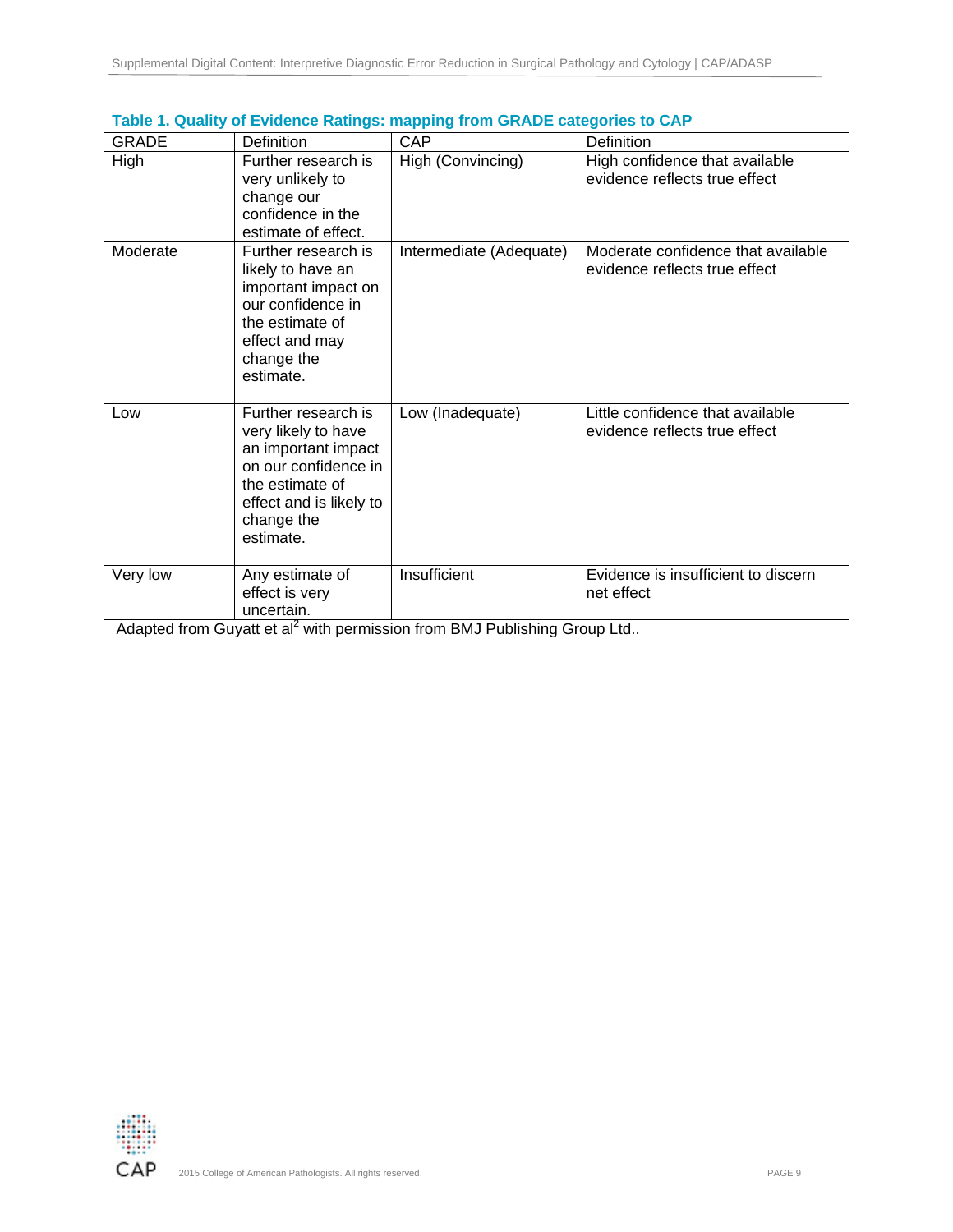| <b>Table 2. Strength of Recommendations</b> |                                                                                                       |                                                                                                                                                                                                                                               |  |  |  |  |  |  |  |  |  |
|---------------------------------------------|-------------------------------------------------------------------------------------------------------|-----------------------------------------------------------------------------------------------------------------------------------------------------------------------------------------------------------------------------------------------|--|--|--|--|--|--|--|--|--|
| <b>CAP Designation</b>                      | <b>Recommendation</b>                                                                                 | <b>Rationale</b>                                                                                                                                                                                                                              |  |  |  |  |  |  |  |  |  |
| <b>Strong</b><br><b>Recommendation</b>      | Recommend For or Against<br>a particular pathology review<br>practice (Can include must<br>or should) | Supported by high (convincing) or<br>intermediate (adequate) quality of<br>evidence and clear benefit that<br>outweighs any harms                                                                                                             |  |  |  |  |  |  |  |  |  |
| Recommendation                              | Recommend For or Against<br>a particular pathology review<br>practice (Can include should<br>or may)  | Some limitations in quality of<br>evidence (intermediate<br>[adequate] or low [inadequate]),<br>balance of benefits and harms,<br>values, or costs but panel<br>concludes that there is sufficient<br>evidence to inform a<br>recommendation. |  |  |  |  |  |  |  |  |  |
| <b>Expert Consensus</b><br><b>Opinion</b>   | Recommend For or Against<br>a particular pathology review<br>practice<br>(Can include should or may)  | Serious limitations in quality of<br>evidence (low [inadequate] or<br>insufficient), balance of benefits<br>and harms, values or costs, but<br>panel consensus is that a<br>guideline is necessary.                                           |  |  |  |  |  |  |  |  |  |
| <b>No</b><br>Recommendation                 | No recommendation for or<br>against a particular<br>pathology review practice                         | Insufficient evidence, confidence,<br>or agreement to provide a<br>recommendation.                                                                                                                                                            |  |  |  |  |  |  |  |  |  |

Adapted from Teutsch et al<sup>4</sup> with permission from Macmillion Publishers Ltd. Modified by the CAP Pathology and Laboratory Quality Center.

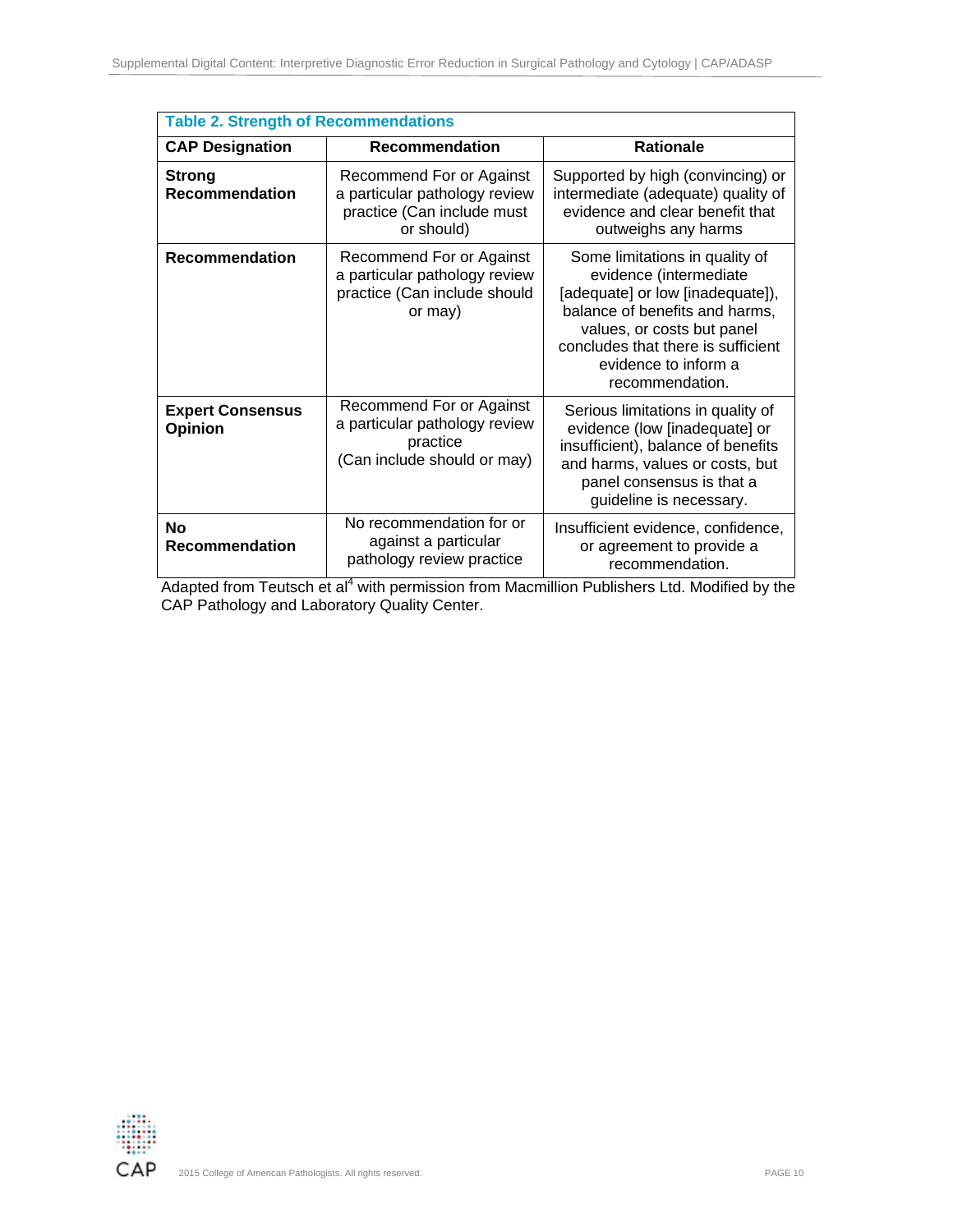## **Table 3: Evidence profile for Recommendation 1:** Should case review be used for diagnostic evaluation of pathology materials?\*

| <b>Quality assessment</b>      |        |      |                                              |      |           |                             | No. of<br>patients |                    | <b>Effect</b>                                                           |                       |     |                      |
|--------------------------------|--------|------|----------------------------------------------|------|-----------|-----------------------------|--------------------|--------------------|-------------------------------------------------------------------------|-----------------------|-----|----------------------|
| <b>No</b><br>of<br>stud<br>ies | Design | bias | Risk of Inconsist Indirect Imprecisi<br>ency | ness | <b>on</b> | Other<br>consider<br>ations | Case<br>review     | <b>Cont</b><br>rol | <b>Relativ</b><br>е<br>(95%<br><b>Confid</b><br>ence<br><b>Interval</b> | Abs<br><b>lolutel</b> | ity | Qual Importal<br>nce |

## **Discrepancy Rate (follow-up 1 years; assessed with case review)**

| serious<br>serious<br>serious<br>serious<br>122<br>13268<br>onal<br>none<br>$\overline{\phantom{a}}$<br>۰<br>۰<br>risk of linconsiste indirectn imprecisi<br>studies<br>$(5.3\%)$<br>$\mathsf{ess}^\mathsf{c}$<br>ncv"<br>bias<br>on |  | no<br>27178/5 | no<br>no<br>no<br>observati |  |  | $\oplus$ O<br>LOW | <b>IIMPORT</b><br><b>ANT</b> |
|--------------------------------------------------------------------------------------------------------------------------------------------------------------------------------------------------------------------------------------|--|---------------|-----------------------------|--|--|-------------------|------------------------------|
|--------------------------------------------------------------------------------------------------------------------------------------------------------------------------------------------------------------------------------------|--|---------------|-----------------------------|--|--|-------------------|------------------------------|

## **Major Discrepancy Rate (assessed with: case review)**

| 79 | <b>lobservat</b><br>ional<br>studies | no<br>serious<br>bias | no<br>serious<br>risk of linconsiste indirectn imprecisi<br>ncv' | no<br>serious<br>ess` | no<br>serious<br>on | none | 4416/17<br>9130<br>$(2.5\%)$ | - | - | - | $\oplus$ O<br><b>LOW</b> | CRITIC<br>AL. |
|----|--------------------------------------|-----------------------|------------------------------------------------------------------|-----------------------|---------------------|------|------------------------------|---|---|---|--------------------------|---------------|
|----|--------------------------------------|-----------------------|------------------------------------------------------------------|-----------------------|---------------------|------|------------------------------|---|---|---|--------------------------|---------------|

## **Inter-observer agreement**

|    |                               | no                         |                                           |   | no                         |                   | ۰ | ۰  | kappa                               | - | $\Theta$ OO            |                             |
|----|-------------------------------|----------------------------|-------------------------------------------|---|----------------------------|-------------------|---|----|-------------------------------------|---|------------------------|-----------------------------|
| 27 | lobservat<br>ional<br>studies | serious<br>risk of<br>bias | Serious <sup>d</sup> Serious <sup>e</sup> | e | serious<br>imprecisi<br>on | reporting<br>bias |   | 0% | ranged<br>from<br>$0.16$ to<br>0.97 |   | O<br>VER<br><b>LOW</b> | <b>IMPORT</b><br><b>ANT</b> |

**\*Settings:** Pathology laboratories and practices <sup>a</sup>

<sup>a</sup> Studies include single- and multi-institution case series that quantify diagnostic discrepancies or errors according to various definitions

**b** Although the magnitude of discrepancy rates vary considerably from study to study based on sample size, specimen type, single versus multi-organ, review type (internal versus external), and definition of discrepancy, studies are remarkably consistent in finding non-trivial discrepancy rates.

<sup>c</sup> Few studies reported the impact of discrepant diagnoses on treatment choice, and even fewer on patient outcome.

<sup>d</sup> Inter-rater reliability studies had high variability. Experts agreed better than non-experts.<br><sup>e</sup> Inter rater agreement studies usually used bigbly selected samples and small numbers a

<sup>e</sup> Inter-rater agreement studies usually used highly selected samples and small numbers of observations

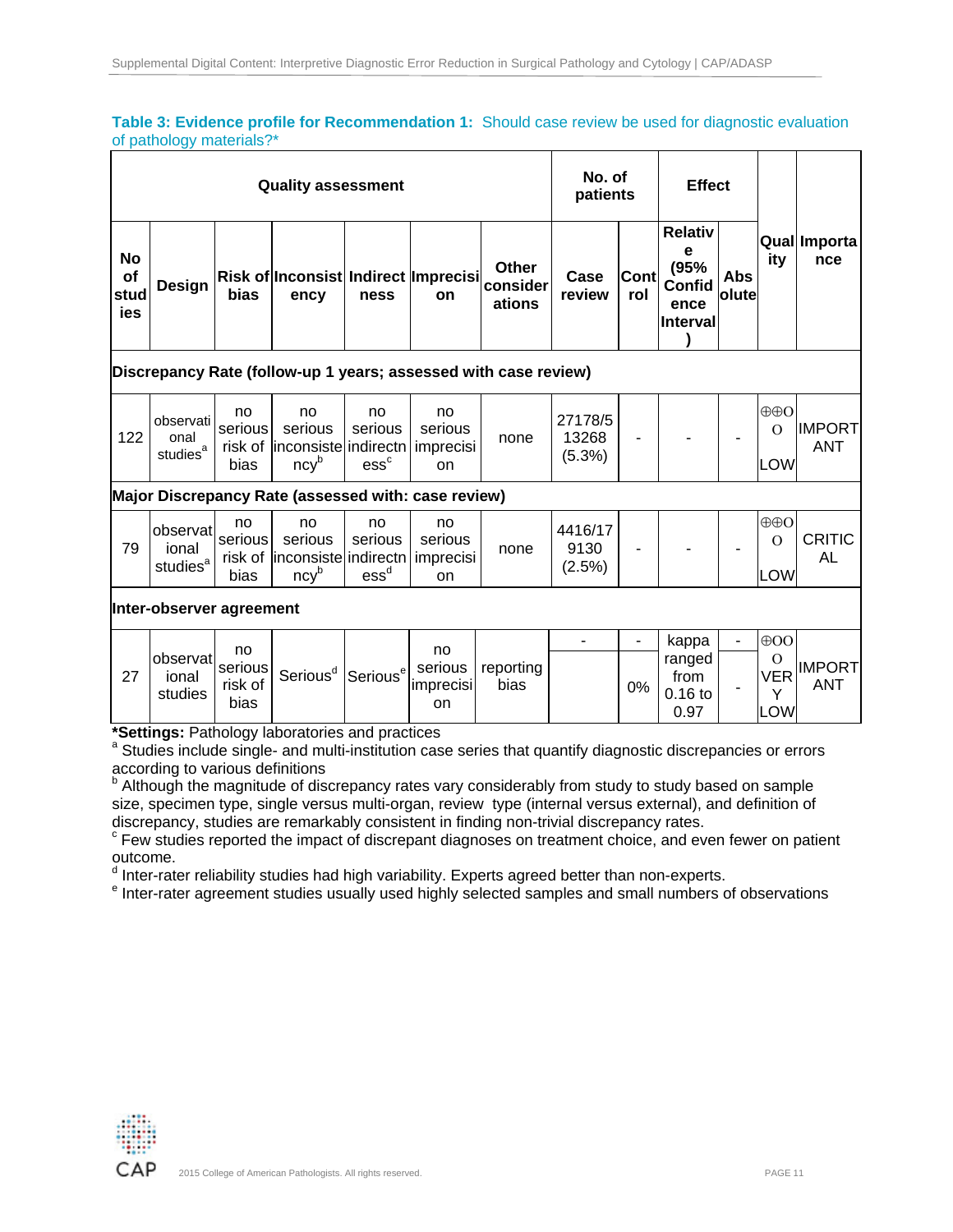Table 4: Evidence profile for Recommendation 2: Should prospective review versus retrospective review be used for diagnostic evaluation of pathology materials?

|                  | <b>Quality assessment</b>        |                       |                                                |                            |                           |                         |                     | No. of patients                            |                                |                 |                           |                           |
|------------------|----------------------------------|-----------------------|------------------------------------------------|----------------------------|---------------------------|-------------------------|---------------------|--------------------------------------------|--------------------------------|-----------------|---------------------------|---------------------------|
| No of<br>studies | Design                           | <b>Risk</b>           | of bias Inconsistency Indirectness Imprecision |                            |                           | Other<br>considerations | review              | <b>Prospective Retrospective</b><br>review | <b>Relative</b><br>(95%<br>CI) | <b>Absolute</b> |                           | <b>Quality Importance</b> |
|                  | <b>Discrepancy Rate</b>          |                       |                                                |                            |                           |                         |                     |                                            |                                |                 |                           |                           |
| 4                | observational serious<br>studies | no<br>risk of<br>bias | no serious                                     | no serious                 | no serious<br>imprecision | none                    | 510/15515<br>(3.3%) | 0.13%                                      | <b>RD</b><br>ranged<br>from -  | ۰               | $\oplus$ OO<br><b>LOW</b> | <b>IMPORTANT</b>          |
|                  |                                  |                       | inconsistency                                  | indirectness               |                           |                         |                     | 3.4%                                       | $2.4$ to                       | ۰.              |                           |                           |
|                  |                                  |                       |                                                |                            |                           |                         |                     | 13%                                        | 1.1                            |                 |                           |                           |
|                  | <b>Major discrepancy</b>         |                       |                                                |                            |                           |                         |                     |                                            |                                |                 |                           |                           |
| $\overline{2}$   | observational serious            | no                    | no serious                                     | no serious                 | no serious                | none                    | 32/6129<br>(0.52%)  | 0.1%                                       | <b>RD</b><br>ranged<br>from -  | ۰               | $\oplus$ OO               | <b>IMPORTANT</b>          |
|                  | studies                          | risk of<br>bias       | inconsistency                                  | indirectness   imprecision |                           |                         |                     | 1.7%                                       | $0.1$ to -<br>0.5              | ۰               | LOW                       |                           |

CI – confidence interval; RD – risk difference

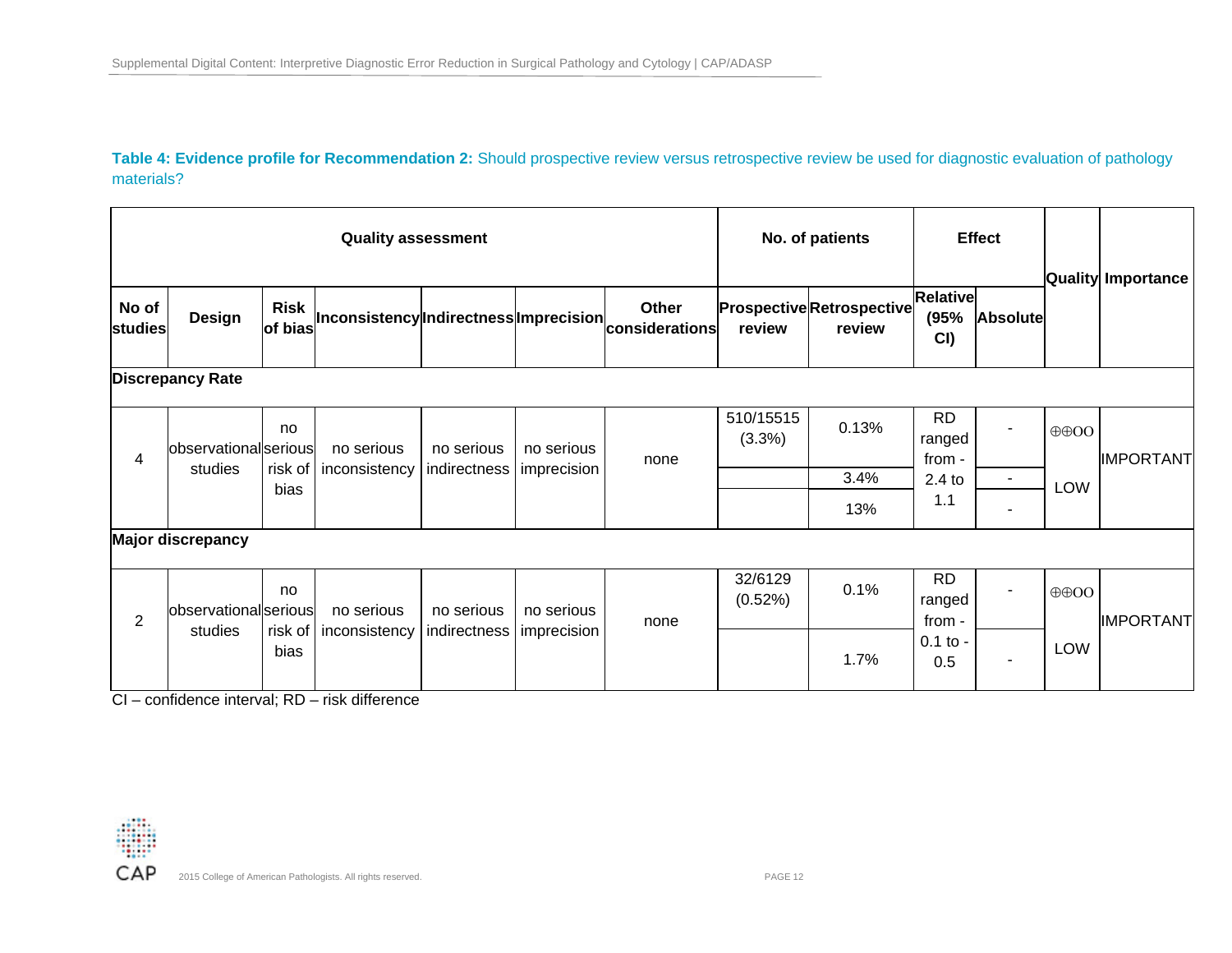**Table 5: Evidence Profile for Recommendation 3:** Should targeted case review versus random case review be used for diagnostic evaluation of pathology materials?

|                          | <b>Quality assessment</b>        |                       |                                                                                                                              |            |            |                                 |                      |                                   |                             | <b>Effect</b>                                              |                           | <b>Quality Importance</b> |
|--------------------------|----------------------------------|-----------------------|------------------------------------------------------------------------------------------------------------------------------|------------|------------|---------------------------------|----------------------|-----------------------------------|-----------------------------|------------------------------------------------------------|---------------------------|---------------------------|
| No. of<br><b>studies</b> | Design                           | bias                  | $\left \mathsf{Risk}\,\mathsf{of}\right \mathsf{Inconsistency}\right \mathsf{Indirectness}\left \mathsf{Imprecision}\right $ |            |            | <b>Other</b><br>lconsiderations | case<br>review       | Targeted Random<br>case<br>review | <b>Relative</b><br>(95% CI) | <b>Absolute</b>                                            |                           |                           |
|                          | <b>Discrepancy rate</b>          |                       |                                                                                                                              |            |            |                                 |                      |                                   |                             |                                                            |                           |                           |
|                          | observational serious<br>studies | no<br>risk of<br>bias | no serious<br>inconsistency   indirectness   imprecision                                                                     | no serious | no serious | none                            | 50/380<br>$(13.2\%)$ | 195/7444<br>$(2.6\%)$             | OR 5.6<br>(4.1 to<br>7.8)   | 105 more<br>per 1000<br>(from $73$<br>more to<br>147 more) | $\oplus$ OO<br><b>LOW</b> |                           |
|                          | <b>Major discrepancy</b>         |                       |                                                                                                                              |            |            |                                 |                      |                                   |                             |                                                            |                           |                           |
|                          | observational serious<br>studies | no<br>risk of<br>bias | no serious<br>  inconsistency   indirectness   imprecision                                                                   | no serious | no serious | none                            | 12/380<br>(3.2%)     | 27/7444<br>$(0.36\%)$             | OR 9.0<br>(4.5)<br>18)      | 28 more<br>per 1000<br>(from $12$<br>more to<br>58 more)   | $\oplus$ OO<br><b>LOW</b> |                           |

CI – confidence interval; OR – Odds ratio

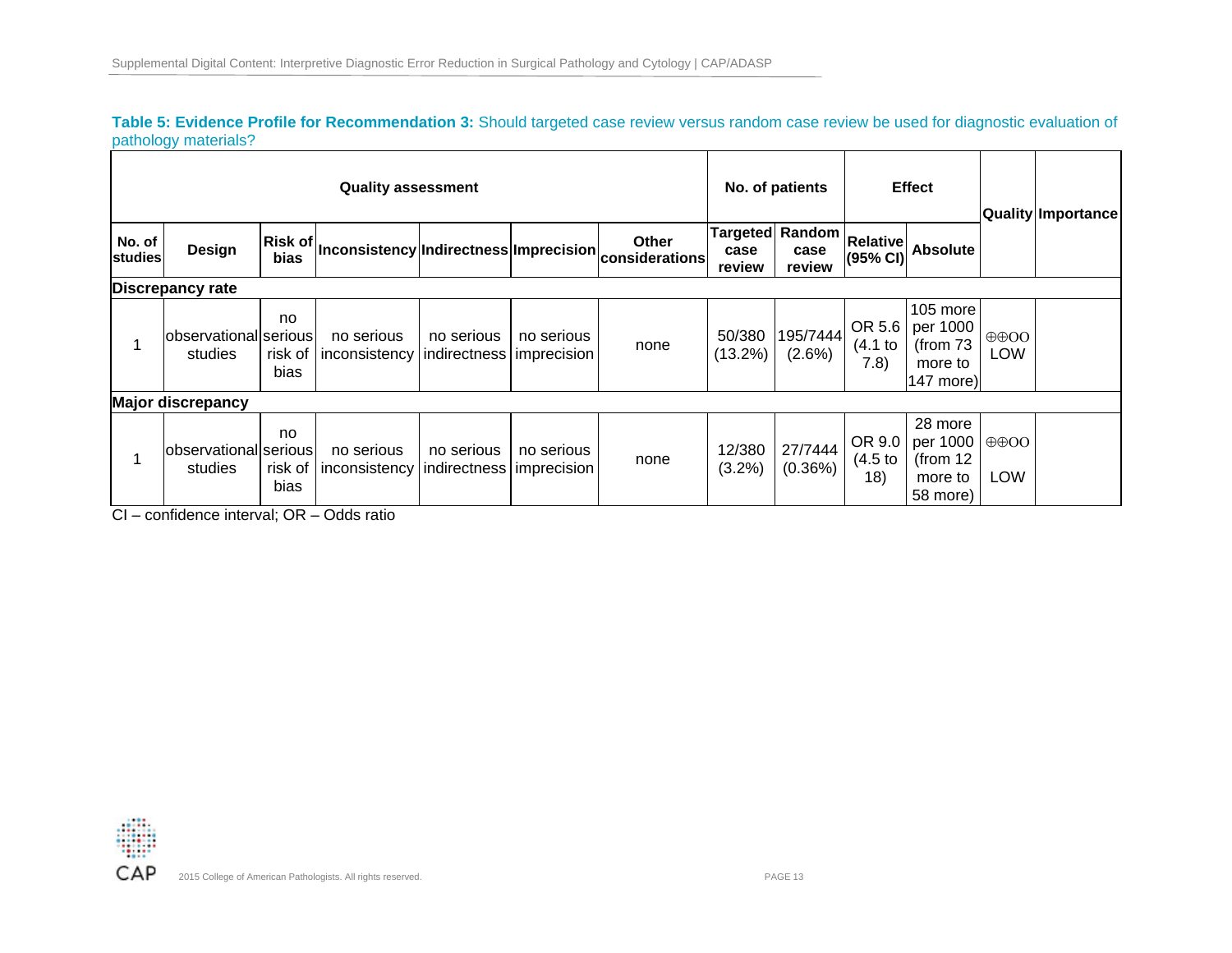

Figure 1: Discrepancy rate distribution by sample size<sup>5-112</sup>

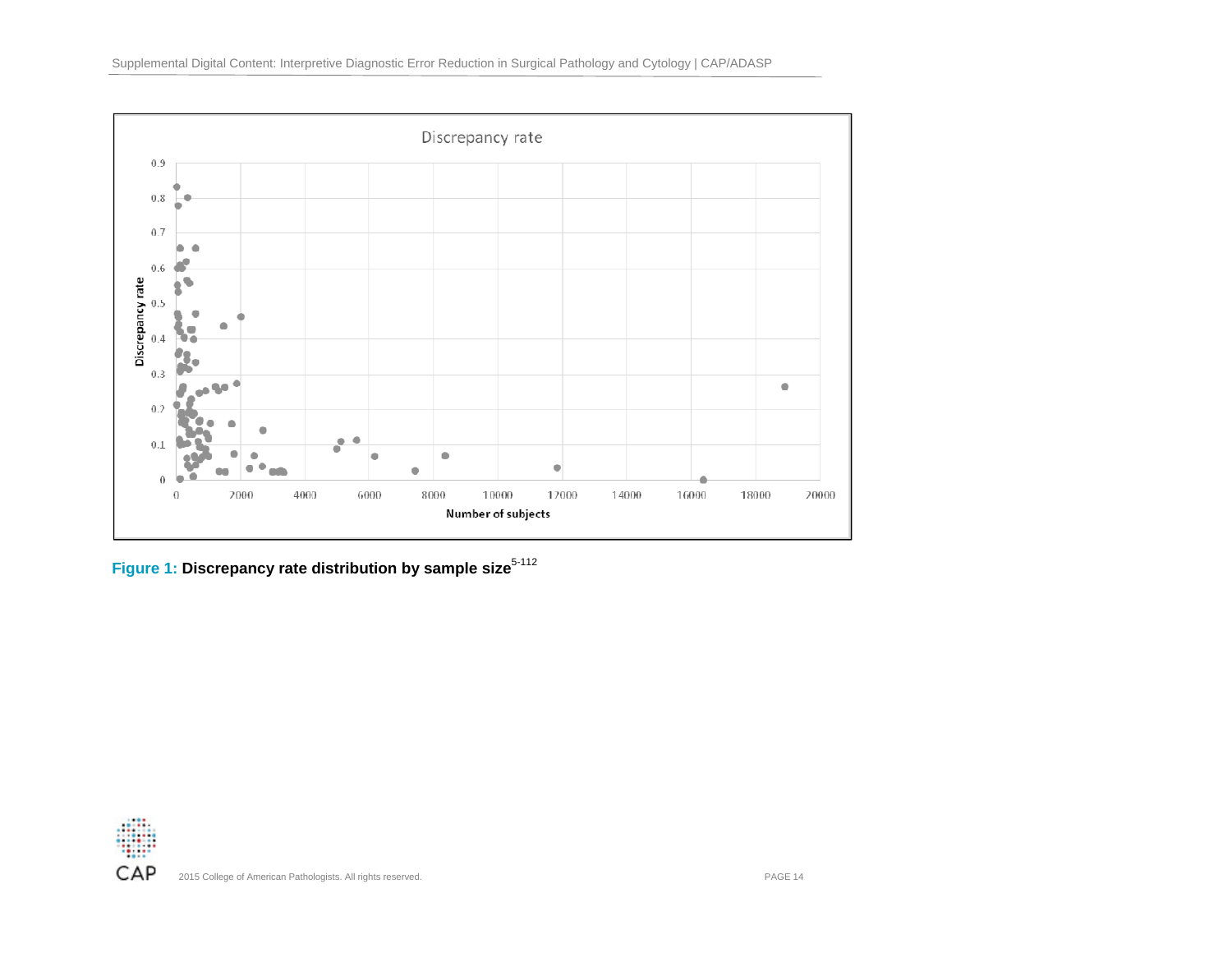

**Figure 2: Major discrepancy rate distribution by sample size**<sup>5, 6, 8, 10, 11, 13-15, 17-20, 22-24, 31, 33, 36, 40, 42-44, 46, 50, 51, 53-55, 58-61, 64, 67-69, 74, 76, 78, 83, 84, 86-88, 91, 93, 94, 96, 97, 99-101, 106, 1</sup>

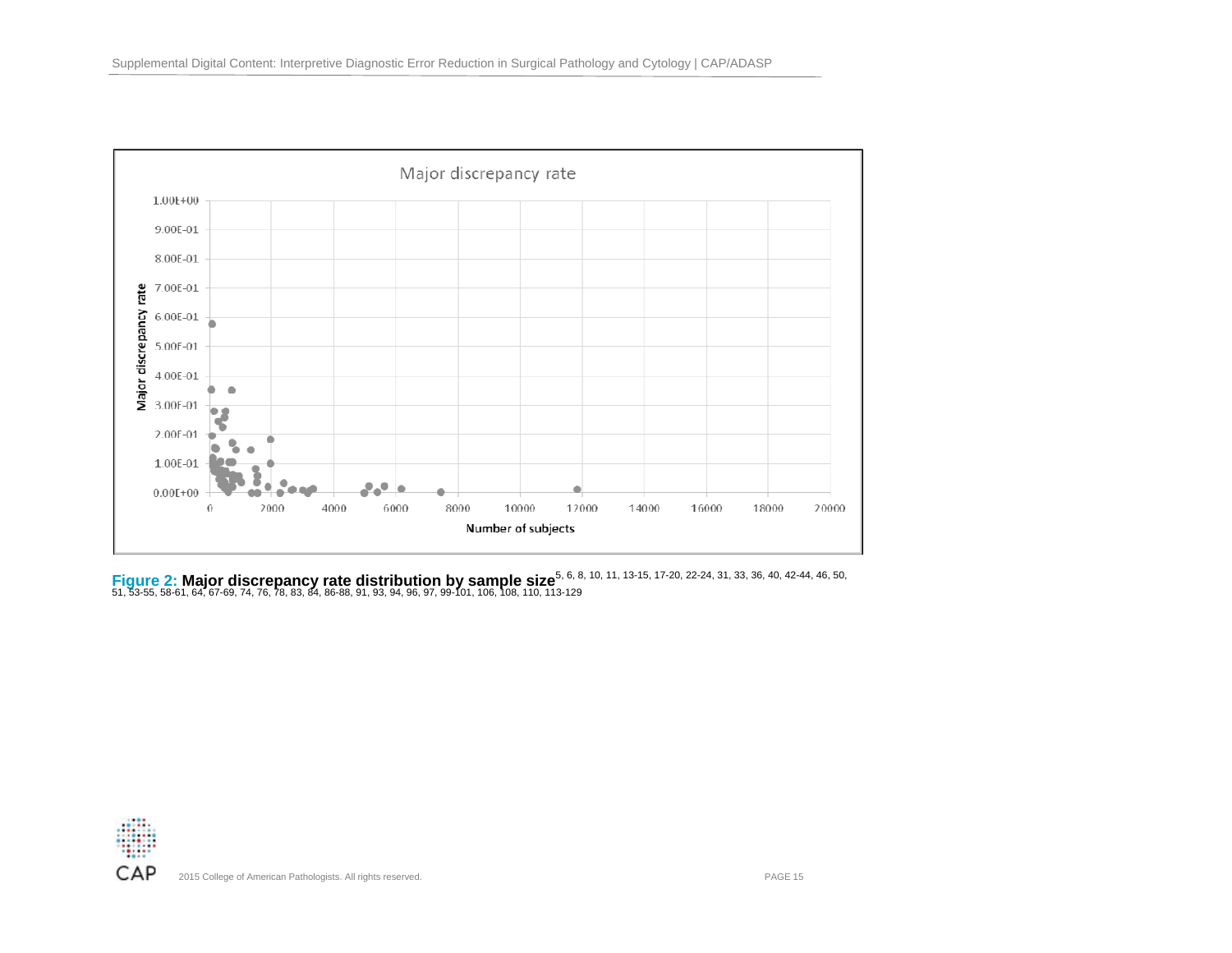# **APPENDIX**

Appendix A: Literature Review Results Adapted with permission from Moher et al.<sup>130</sup>



\*Excluded based on expert opinion, did not meet minimum quality standards, presented incomplete data or data that were not in useable formats

Appendix B: Ovid MEDLINE Search Strategy

- 1. \*Pathology/
- 2. \*Pathology, Surgical/
- 3. Pathology, Clinical/
- 4. Pathology department, Hospital/
- 5. Cytodiagnosis/
- 6. Biopsy/
- 7. \*"Diagnostic Techniques and Procedures"/
- 8. (pathology\$ or cytolog\$ or histolog\$ or histopatholog\$ or cytopatholog\$).tw.
- 9. or/1-8

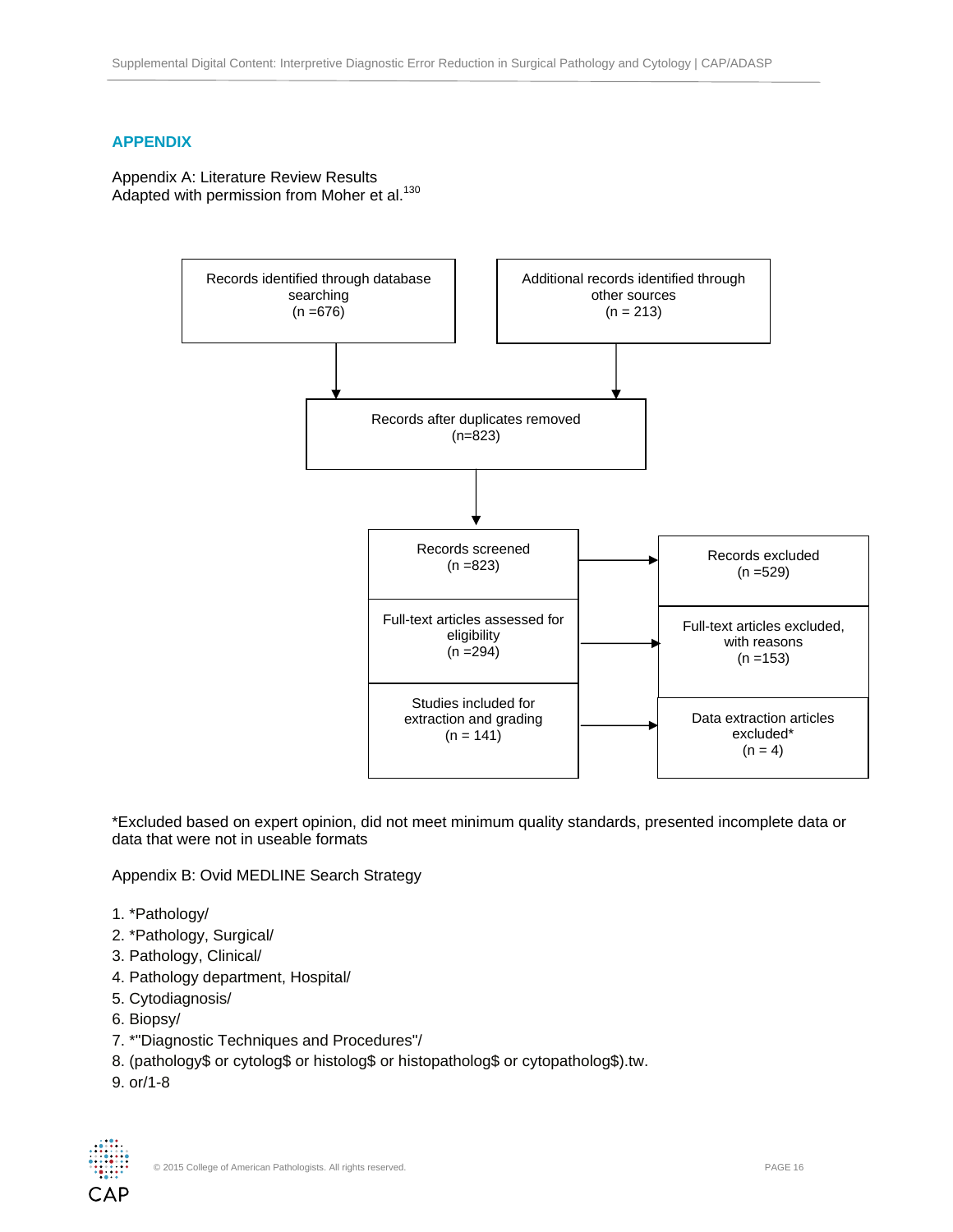# AND

- 1. \*Medical Errors/
- 2. \*"Referral and Consultation"/
- 3. \*Quality Assurance, Health Care/
- 4. \*Quality Control/
- 5. exp \*Diagnostic Errors/
- 6. \*Quality Improvement/
- 7. exp \*"Peer Review"/
- 8. \*"Root Cause Analysis"/
- 9. \*Total Quality Management/
- 10. \*"Reproducibility of Results"/
- 11. \*"Sensitivity and Specificity"/
- 12. \*Medical Audit/
- 13. \*"Insurance Claim Review"/
- 14. \*Malpractice/lj [Legislation & Jurisprudence]
- 15. performance improvement.tw.
- 16. ((corrected or amended) adj2 report\$).tw.
- 17. (misinterpretation or misdiagnosis or medicolegal or "patient safety" or "second opinion").tw.
- 18. ((interpret\$ or diagnostic) adj2 error\$).tw.
- 19. (error adj2 (reduction or prevention or rate)).tw.
- 20. "diagnostic disagreement\$".tw.
- 21. (quality adj3 (improvement or control or assurance or practice\$ or measure\$ or process\$)).tw.
- 22. or/1-21

# AND

- 1. ((routine or target\$ or random\$ or blind\$ or peer\$) adj4 review\$).tw.
- 2. ((case\$ or slide\$ or report\$) adj4 review\$).tw.
- 3. or/1-2

Limits: Humans/English/1/1/1992-10/31/2012. Rerun on 11/21/2013 to include 10/31/2012-11/21/2013.

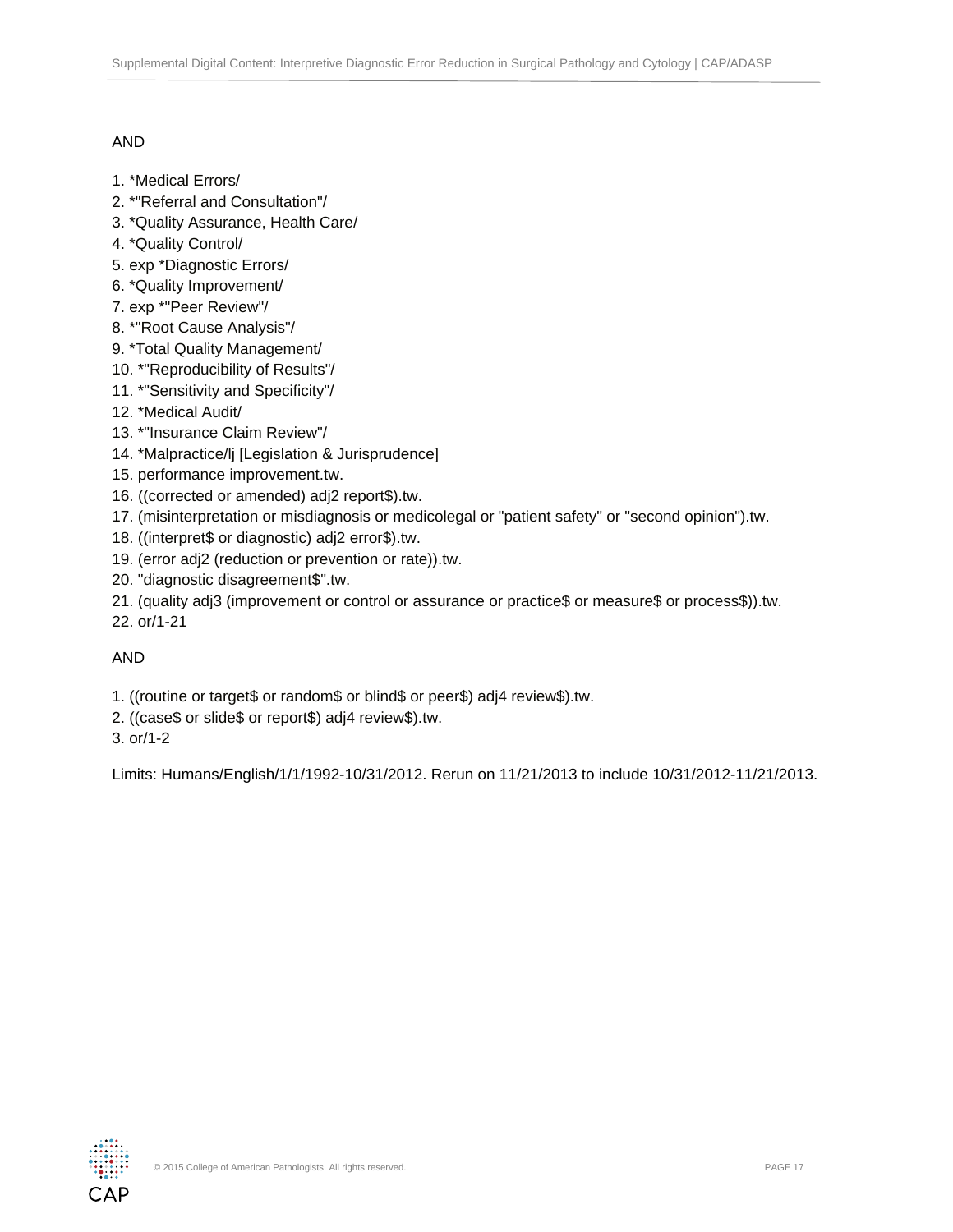# **REFERENCES**

- 1. Scottish Intercollegiate Guidelines Network (SIGN). SIGN 50: a guideline developer's handbook. Edinburgh: SIGN; 2014. (SIGN publication no. 50). [October 2014]. Available from URL: http://www.sign.ac.uk .
- 2. Guyatt GH, Oxman AD, Vist GE, et al. GRADE: an emerging consensus on rating quality of evidence and strength of recommendations. *BMJ*. 2008;336(7650):924-926.
- 3. Fryback DG, Thornbury JR. The efficacy of diagnostic imaging. *Med Decis Making*. 1991;11(2):88-94.
- 4. Teutsch SM, Bradley LA, Palomaki GE, et al. The evaluation of genomic applications in practice and prevention (EGAPP) initiative: methods of the EGAPP Working Group. *Genet Med*. 2009;11(1):3-14.
- 5. Abt AB, Abt LG, Olt GJ. The effect of interinstitution anatomic pathology consultation on patient care. *Arch Pathol Lab Med*. 1995;119(6):514-517.
- 6. Agarwal S, Wadhwa N. Revisiting old slides--how worthwhile is it? *Pathol Res Pract*. 2010;206(6):368-371.
- 7. Ahmed Z, Yaqoob N, Muzaffar S, Kayani N, Pervez S, Hasan SH. Diagnostic surgical pathology: the importance of second opinion in a developing country. *J Pak Med Assoc*. 2004;54(6):306-311.
- 8. Aldape K, Simmons ML, Davis RL, et al. Discrepancies in diagnoses of neuroepithelial neoplasms: the San Francisco Bay Area Adult Glioma Study. *Cancer*. 2000;88(10):2342-2349.
- 9. Allsbrook WC Jr, Mangold KA, Johnson MH, Lane RB, Lane CG, Epstein JI. Interobserver reproducibility of Gleason grading of prostatic carcinoma: general pathologist. *Hum Pathol*. 2001;32(1):81-88.
- 10. Al-Maghrabi JA, Sayadi HH. The importance of second opinion in surgical pathology referral material of lymphoma. *Saudi Med J*. 2012;33(4):399-405.
- 11. Arbiser ZK, Folpe AL, Weiss SW. Consultative (expert) second opinions in soft tissue pathology. Analysis of problem-prone diagnostic situations. *Am J Clin Pathol*. 2001;116(4):473-476.
- 12. Ascoli V, Bosco D, Carnovale Scalzo C. Cytologic re-evaluation of negative effusions from patients with malignant mesothelioma. *Pathologica*. 2011;103(6):318-324.
- 13. Bajaj J, Morgenstern N, Sugrue C, Wasserman J, Wasserman P. Clinical impact of second opinion in thyroid fine needle aspiration cytology (FNAC): a study of 922 interinstitutional consultations. *Diagn Cytopathol*. 2012;40(5):422-429.
- 14. Baloch ZW, Hendreen S, Gupta PK, et al. Interinstitutional review of thyroid fine-needle aspirations: impact on clinical management of thyroid nodules. *Diagn Cytopathol*. 2001;25(4):231-234.
- 15. Bejarano PA, Koehler A, Sherman KE. Second opinion pathology in liver biopsy interpretation. *Am J Gastroenterol*. 2001;96(11):3158-3164.
- 16. Berney DM, Fisher G, Kattan MW, et al. Pitfalls in the diagnosis of prostatic cancer: retrospective review of 1791 cases with clinical outcome. *Histopathology*. 2007;51(4):452-457.
- 17. Boiko PE, Piepkorn MW. Reliability of skin biopsy pathology. *J Am Board Fam Pract*. 1994;7(5):371- 374.
- 18. Bomeisl PE Jr, Alam S, Wakely PE Jr. Interinstitutional consultation in fine-needle aspiration cytopathology: a study of 742 cases. *Cancer*. 2009;117(4):237-246.
- 19. Bruner JM, Inouye L, Fuller GN, Langford LA. Diagnostic discrepancies and their clinical impact in a neuropathology referral practice. *Cancer*. 1997;79(4):796-803.
- 20. Butler ST, Youker SR, Mandrell J, Flanagan KH, Fosko SW. The importance of reviewing pathology specimens before Mohs surgery. *Dermatol Surg*. 2009;35(3):407-412.
- 21. Castanon A, Ferryman S, Patnick J, Sasieni P. Review of cytology and histopathology as part of the NHS Cervical Screening Programme audit of invasive cervical cancers. *Cytopathology*. 2012;23(1):13-22.
- 22. Chafe S, Honore L, Pearcey R, Capstick V. An analysis of the impact of pathology review in gynecologic cancer. *Int J Radiat Oncol Biol Phys*. 2000;48(5):1433-1438.
- 23. Chan YM, Cheung AN, Cheng DK, Ng TY, Ngan HY, Wong LC. Pathology slide review in gynecologic oncology: routine or selective? *Gynecol Oncol*. 1999;75(2):267-271.
- 24. Clary KM, Silverman JF, Liu Y, et al. Cytohistologic discrepancies: a means to improve pathology practice and patient outcomes. *Am J Clin Pathol*. 2002;117(4):567-573.

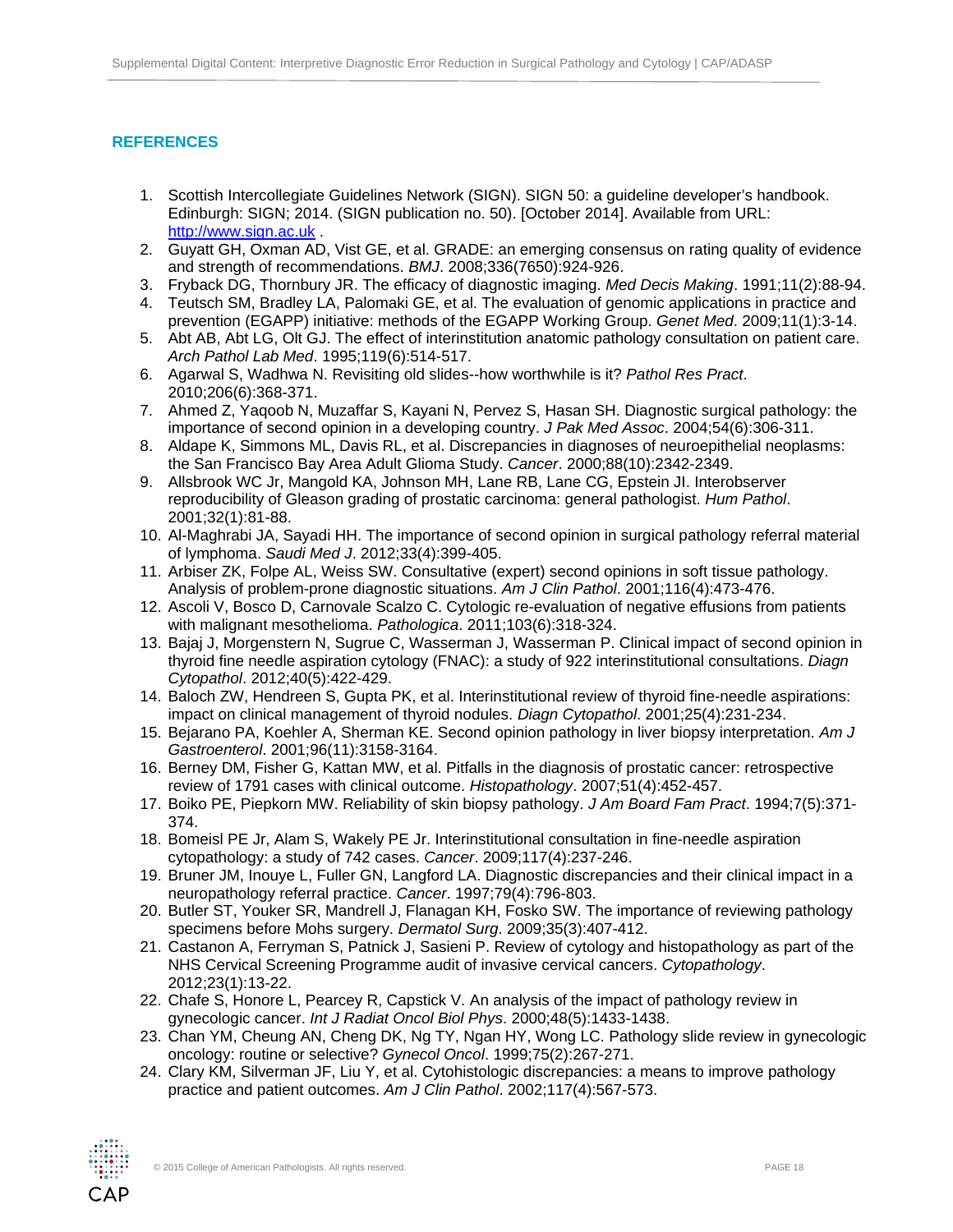- 25. Coblentz TR, Mills SE, Theodorescu D. Impact of second opinion pathology in the definitive management of patients with bladder carcinoma. *Cancer*. 2001;91(7):1284-1290.
- 26. Coffin CS, Burak KW, Hart J, Gao ZH. The impact of pathologist experience on liver transplant biopsy interpretation. *Mod Pathol*. 2006;19(6):832-838.
- 27. Cook IS, McCormick D, Poller DN. Referrals for second opinion in surgical pathology: implications for management of cancer patients in the UK. *Eur J Surg Oncol*. 2001;27(6):589-594.
- 28. Corley DA, Kubo A, DeBoer J, Rumore GJ. Diagnosing Barrett's esophagus: reliability of clinical and pathologic diagnoses. *Gastrointest Endosc*. 2009;69(6):1004-1010.
- 29. Davidov T, Trooskin SZ, Shanker BA, et al. Routine second-opinion cytopathology review of thyroid fine needle aspiration biopsies reduces diagnostic thyroidectomy. *Surgery*. 2010;148(6):1294-1301.
- 30. Epstein JI, Walsh PC, Sanfilippo F. Clinical and cost impact of second-opinion pathology. Review of prostate biopsies prior to radical prostatectomy. *Am J Surg Pathol*. 1996;20(7):851-857.
- 31. Eskander RN, Baruah J, Nayak R, et al. Outside slide review in gynecologic oncology: impact on patient care and treatment. *Int J Gynecol Pathol*. 2013;32(3):293-298.
- 32. Fraser S, Lanaspre E, Pinto T, Goderya R, Chandra A. Thyroid FNA diagnosis: correlation between referral and review diagnosis in a network MDM. *Cytopathology*. 2011;22(4):ii.
- 33. Gaudi S, Zarandona JM, Raab SS, English JCI, Jukic DM. Discrepancies in dermatopathology diagnoses: the role of second review policies and dermatopathology fellowship training. *J Am Acad Dermatol*. 2013;68(1):119-128.
- 34. Gerhard R, da Cunha Santos G. Inter- and intraobserver reproducibility of thyroid fine needle aspiration cytology: an analysis of discrepant cases. *Cytopathology*. 2007;18(2):105-111.
- 35. Golfier F, Clerc J, Hajri T, et al. Contribution of referent pathologists to the quality of trophoblastic diseases diagnosis. *Hum Reprod*. 2011;26(10):2651-2657.
- 36. Hahm GK, Niemann TH, Lucas JG, Frankel WL. The value of second opinion in gastrointestinal and liver pathology. *Arch Pathol Lab Med*. 2001;125(6):736-739.
- 37. Haws B, St Romain P, Mammen J, Fraga GR. Secondary review of external histopathology on cutaneous oncology patients referred for sentinel lymph node biopsy: how often does it happen and is it worth it? *J Cutan Pathol*. 2012;39(9):844-849.
- 38. Idowu MO, Jain R, Pedigo MA, Powers CN. Is a second pathologist's review of ASC-H useful in reducing false negative diagnosis. *Mod Pathol*. 2008;21(suppl 1s):74A.
- 39. Jacques SM, Qureshi F, Munkarah A, Lawrence WD. Interinstitutional surgical pathology review in gynecologic oncology: II. Endometrial cancer in hysterectomy specimens. *Int J Gynecol Pathol*. 1998;17(1):42-45.
- 40. Jara-Lazaro AR, Thike AA, Tan PH. Diagnostic issues in second opinion consultations in prostate pathology. *Pathology*. 2010;42(1):6-14.
- 41. Jing X, Knoepp SM, Roh MH, et al. Group consensus review minimizes the diagnosis of "follicular lesion of undetermined significance" and improves cytohistologic concordance. *Diagn Cytopathol*. 2012;40(12):1037-1042.
- 42. Jones K, Jordan RC. Patterns of second-opinion diagnosis in oral and maxillofacial pathology. *Oral Surg Oral Med Oral Pathol Oral Radiol Endod*. 2010;109(6):865-869.
- 43. Kamat S, Parwani AV, Khalbuss WE, et al. Use of a laboratory information system driven tool for presignout quality assurance of random cytopathology reports. *J Pathol Inform*. 2011;2:42.
- 44. Kennecke HF, Speers CH, Ennis CA, Gelmon K, Olivotto IA, Hayes M. Impact of routine pathology review on treatment for node-negative breast cancer. *J Clin Oncol*. 2012;30(18):2227-2231.
- 45. Kishimoto R, Saika T, Bekku K, et al. The clinical impact of pathological review on selection the treatment modality for localized prostate cancer in candidates for brachytherapy monotherapy. *World J Urol*. 2012;30(3):375-378.
- 46. Kronz JD, Milord R, Wilentz R, Weir EG, Schreiner SR, Epstein JI. Lesions missed on prostate biopsies in cases sent in for consultation. *Prostate*. 2003;54(4):310-314.
- 47. Kukreti V, Patterson B, Callum J, Etchells E, Crump M. Pathology the gold standard a retrospective analysis of discordant "second-opinion" lymphoma pathology and its impact on patient care. *Blood*. 2006;108(11):348.
- 48. Kuroiwa K, Shiraishi T, Naito S. Discrepancy between local and central pathological review for radical prostatectomy specimens. *J Urol*. 2009;181(4, suppl):58.

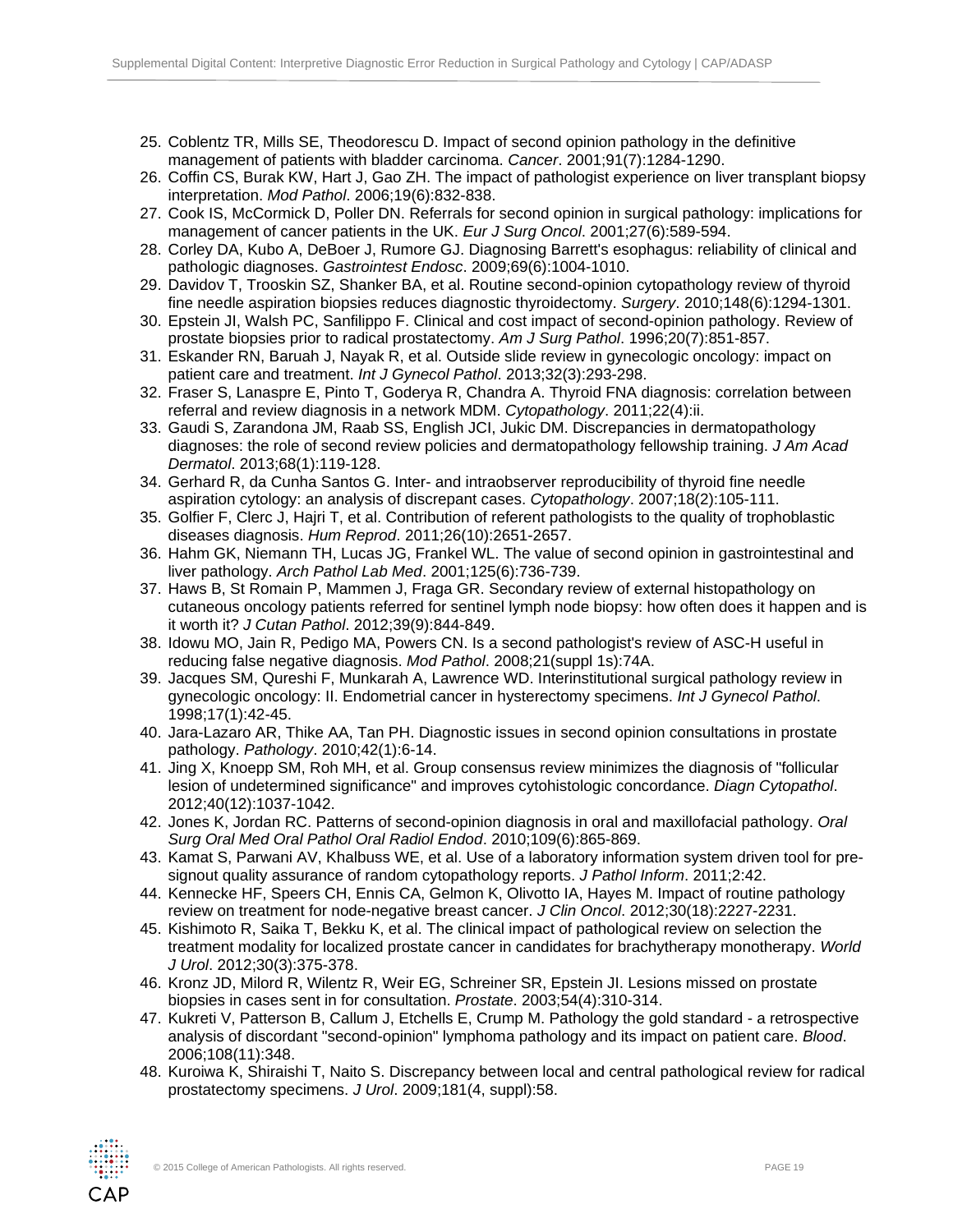- 49. Kwon JS, Francis JA, Qiu F, Weir MM, Ettler HC. When is a pathology review indicated in endometrial cancer? *Obstet Gynecol*. 2007;110(6):1224-1230.
- 50. LaCasce AS, Kho ME, Friedberg JW, et al. Comparison of referring and final pathology for patients with non-Hodgkin's lymphoma in the National Comprehensive Cancer Network. *J Clin Oncol*. 2008;26(31):5107-5112.
- 51. Layfield LJ, Jones C, Rowe L, Gopez EV. Institutional review of outside cytology materials: a retrospective analysis of two institutions' experiences. *Diagn Cytopathol*. 2002;26(1):45-48.
- 52. Lehnhardt M, Daigeler A, Hauser J, et al. The value of expert second opinion in diagnosis of soft tissue sarcomas. *J Surg Oncol*. 2008;97(1):40-43.
- 53. Lester JF, Dojcinov SD, Attanoos RL, et al. The clinical impact of expert pathological review on lymphoma management: a regional experience. *Br J Haematol*. 2003;123(3):463-468.
- 54. Lind AC, Bewtra C, Healy JC, Sims KL. Prospective peer review in surgical pathology. *Am J Clin Pathol*. 1995;104(5):560-566.
- 55. Lueck N, Jensen C, Cohen MB, Weydert JA. Mandatory second opinion in cytopathology. *Cancer*. 2009;117(2):82-91.
- 56. Lurkin A, Ducimetiere F, Vince DR, et al. Epidemiological evaluation of concordance between initial diagnosis and central pathology review in a comprehensive and prospective series of sarcoma patients in the Rhone-Alpes region. *BMC Cancer*. 2010;10:150.
- 57. Lytwyn A, Salit IE, Raboud J, et al. Interobserver agreement in the interpretation of anal intraepithelial neoplasia. *Cancer*. 2005;103(7):1447-1456.
- 58. Manion E, Cohen MB, Weydert J. Mandatory second opinion in surgical pathology referral material: clinical consequences of major disagreements. *Am J Surg Pathol*. 2008;32(5):732-737.
- 59. Matasar MJ, Shi W, Silberstien J, et al. Expert second-opinion pathology review of lymphoma in the era of the World Health Organization classification. *Ann Oncol*. 2012;23(1):159-166.
- 60. McBroom HM, Ramsay AD. The clinicopathological meeting. A means of auditing diagnostic performance. *Am J Surg Pathol*. 1993;17(1):75-80.
- 61. McGinnis KS, Lessin SR, Elder DE, et al. Pathology review of cases presenting to a multidisciplinary pigmented lesion clinic. *Arch Dermatol*. 2002;138(5):617-621.
- 62. Mellink WA, Henzen-Logmans SC, Bongaerts AH, Ooijen BV, Rodenburg CJ, Wiggers TH. Discrepancy between second and first opinion in surgical oncological patients. *Eur J Surg Oncol*. 2006;32(1):108-112.
- 63. Murali R, Hughes MT, Fitzgerald P, Thompson JF, Scolyer RA. Interobserver variation in the histopathologic reporting of key prognostic parameters, particularly Clark level, affects pathologic staging of primary cutaneous melanoma. *Ann Surg*. 2009;249(4):641-647.
- 64. Murphy WM, Rivera-Ramirez I, Luciani LG, Wajsman Z. Second opinion of anatomical pathology: a complex issue not easily reduced to matters of right and wrong. *J Urol*. 2001;165(6 Pt 1):1957-1959.
- 65. Nguyen PL, Schultz D, Renshaw AA, et al. The impact of pathology review on treatment recommendations for patients with adenocarcinoma of the prostate. *Urol Oncol*. 2004;22(4):295-299.
- 66. Novis D. Routine review of surgical pathology cases as a method by which to reduce diagnostic errors in a community hospital. *Pathol Case Rev*. 2005;10(2):63-67.
- 67. Owens SR, Dhir R, Yousem SA, et al. The development and testing of a laboratory information system-driven tool for pre-sign-out quality assurance of random surgical pathology reports. *Am J Clin Pathol*. 2010;133(6):836-841.
- 68. Owens SR, Wiehagen LT, Kelly SM, et al. Initial experience with a novel pre-sign-out quality assurance tool for review of random surgical pathology diagnoses in a subspecialty-based university practice. *Am J Surg Pathol*. 2010;34(9):1319-1323.
- 69. Park JH, Kim HK, Kang SW, et al. Second opinion in thyroid fine-needle aspiration biopsy by the Bethesda system. *Endocr J*. 2012;59(3):205-212.
- 70. Pinto Sanchez MI, Smecuol E, Vazquez H, Mazure R, Maurino E, Bai JC. Very high rate of misdiagnosis of celiac disease in clinical practice. *Acta Gastroenterol Latinoam*. 2009;39(4):250-253.
- 71. Pomianowska E, Grzyb K, Westgaard A, Clausen OP, Gladhaug IP. Reclassification of tumour origin in resected periampullary adenocarcinomas reveals underestimation of distal bile duct cancer. *Eur J Surg Oncol*. 2012;38(11):1043-1050.
- 72. Pongpruttipan T, Sitthinamsuwan P, Rungkaew P, Ruangchira-urai R, Vongjirad A, Sukpanichnant S. Pitfalls in classifying lymphomas. *J Med Assoc Thai*. 2007;90(6):1129-1136.

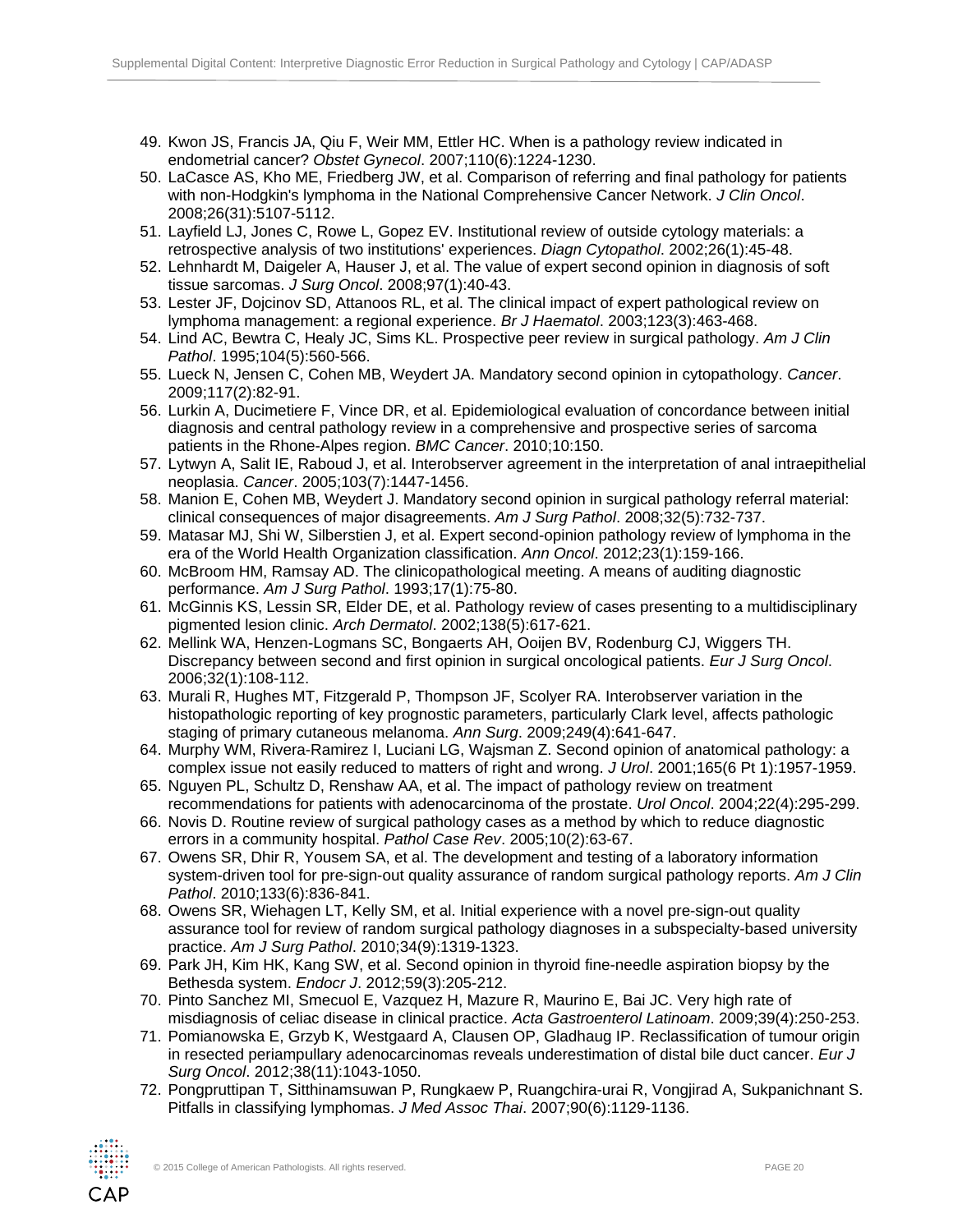- 73. Prayson RA, Agamanolis DP, Cohen ML, et al. Interobserver reproducibility among neuropathologists and surgical pathologists in fibrillary astrocytoma grading. *J Neurol Sci*. 2000;175(1):33-39.
- 74. Proctor IE, McNamara C, Rodriguez-Justo M, Isaacson PG, Ramsay A. Importance of expert central review in the diagnosis of lymphoid malignancies in a regional cancer network. *J Clin Oncol*. 2011;29(11):1431-1435.
- 75. Qureshi A, Loya A, Azam M, Hussain M, Mushtaq S, Mahmood T. Study of parameters to ensure quality control in histopathology reporting: a meta-analysis at a tertiary care center. *Indian J Pathol Microbiol*. 2012;55(2):180-182.
- 76. Raab SS, Geisinger EM, Parwani AV, Jensen C, Vrbin CM, Grzybicki DM. Effect of double viewing needle core prostate biopsy tissues on error reduction. *Mod Pathol*. 2008;21 (suppl 1s):358A.
- 77. Raab SS, Grzybicki DM, Janosky JE, et al. Clinical impact and frequency of anatomic pathology errors in cancer diagnoses. *Cancer*. 2005;104(10):2205-2213.
- 78. Raab SS, Grzybicki DM, Mahood LK, Parwani AV, Kuan S-F, Rao UN. Effectiveness of random and focused review in detecting surgical pathology error. *Am J Clin Pathol*. 2008;130(6):905-912.
- 79. Raab SS, Nakhleh RE, Ruby SG. Patient safety in anatomic pathology: measuring discrepancy frequencies and causes. *Arch Pathol Lab Med*. 2005;129(4):459-466.
- 80. Rakovitch E, Mihai A, Pignol JP, et al. Is expert breast pathology assessment necessary for the management of ductal carcinoma in situ? *Breast Cancer Res Treat*. 2004;87(3):265-272.
- 81. Ramsay AD, Gallagher PJ. Local audit of surgical pathology. 18 month's experience of peer reviewbased quality assessment in an English teaching hospital. *Am J Surg Pathol*. 1992;16(5):476-482.
- 82. Randall RL, Bruckner JD, Papenhausen MD, Thurman T, Conrad EUI. Errors in diagnosis and margin determination of soft-tissue sarcomas initially treated at non-tertiary centers. *Orthopedics*. 2004;27(2):209-212.
- 83. Ray-Coquard I, Montesco MC, Coindre JM, et al. Sarcoma: concordance between initial diagnosis and centralized expert review in a population-based study within three European regions. *Ann Oncol*. 2012;23(9):2442-2449.
- 84. Renshaw AA, Cartagena N, Granter SR, Gould EW. Agreement and error rates using blinded review to evaluate surgical pathology of biopsy material. *Am J Clin Pathol*. 2003;119(6):797-800.
- 85. Renshaw AA, Gould EW. Measuring the value of review of pathology material by a second pathologist. *Am J Clin Pathol*. 2006;125(5):737-739.
- 86. Renshaw AA, Gould EW. Correlation of workload with disagreement and amendment rates in surgical pathology and nongynecologic cytology. *Am J Clin Pathol*. 2006;125(6):820-822.
- 87. Renshaw AA, Pinnar NE, Jiroutek MR, Young ML. Blinded review as a method for quality improvement in surgical pathology. *Arch Pathol Lab Med*. 2002;126(8):961-963.
- 88. Renshaw AA, Pinnar NE, Jiroutek MR, Young ML. Quantifying the value of in-house consultation in surgical pathology. *Am J Clin Pathol*. 2002;117(5):751-754.
- 89. Saglam O, Pederson A, Zhang Z, Stone CH, Kini S. Retrospective review and analysis of pancreaticobiliary specimens with discordant cytohistologic correlation. *Cancer Cytopathology*. 2008;114(s5):421-422.
- 90. Santillan AA, Messina JL, Marzban SS, Crespo G, Sondak VK, Zager JS. Pathology review of thin melanoma and melanoma in situ in a multidisciplinary melanoma clinic: impact on treatment decisions. *J Clin Oncol*. 2010;28(3):481-486.
- 91. Santoso JT, Coleman RL, Voet RL, Bernstein SG, Lifshitz S, Miller D. Pathology slide review in gynecologic oncology. *Obstet Gynecol*. 1998;91(5 Pt 1):730-734.
- 92. Scott CB, Nelson JS, Farnan NC, et al. Central pathology review in clinical trials for patients with malignant glioma. A Report of Radiation Therapy Oncology Group 83-02. *Cancer*. 1995;76(2):307- 313.
- 93. Selman AE, Niemann TH, Fowler JM, Copeland LJ. Quality assurance of second opinion pathology in gynecologic oncology. *Obstet Gynecol*. 1999;94(2):302-306.
- 94. Sharif MA, Hamdani SN. Second opinion and discrepancy in the diagnosis of soft tissue lesions at surgical pathology. *Indian J Pathol Microbiol*. 2010;53(3):460-464.
- 95. Shoo BA, Sagebiel RW, Kashani-Sabet M. Discordance in the histopathologic diagnosis of melanoma at a melanoma referral center. *J Am Acad Dermatol*. 2010;62(5):751-756.
- 96. Staradub VL, Messenger KA, Hao N, Wiley EL, Morrow M. Changes in breast cancer therapy because of pathology second opinions. *Ann Surg Oncol*. 2002;9(10):982-987.

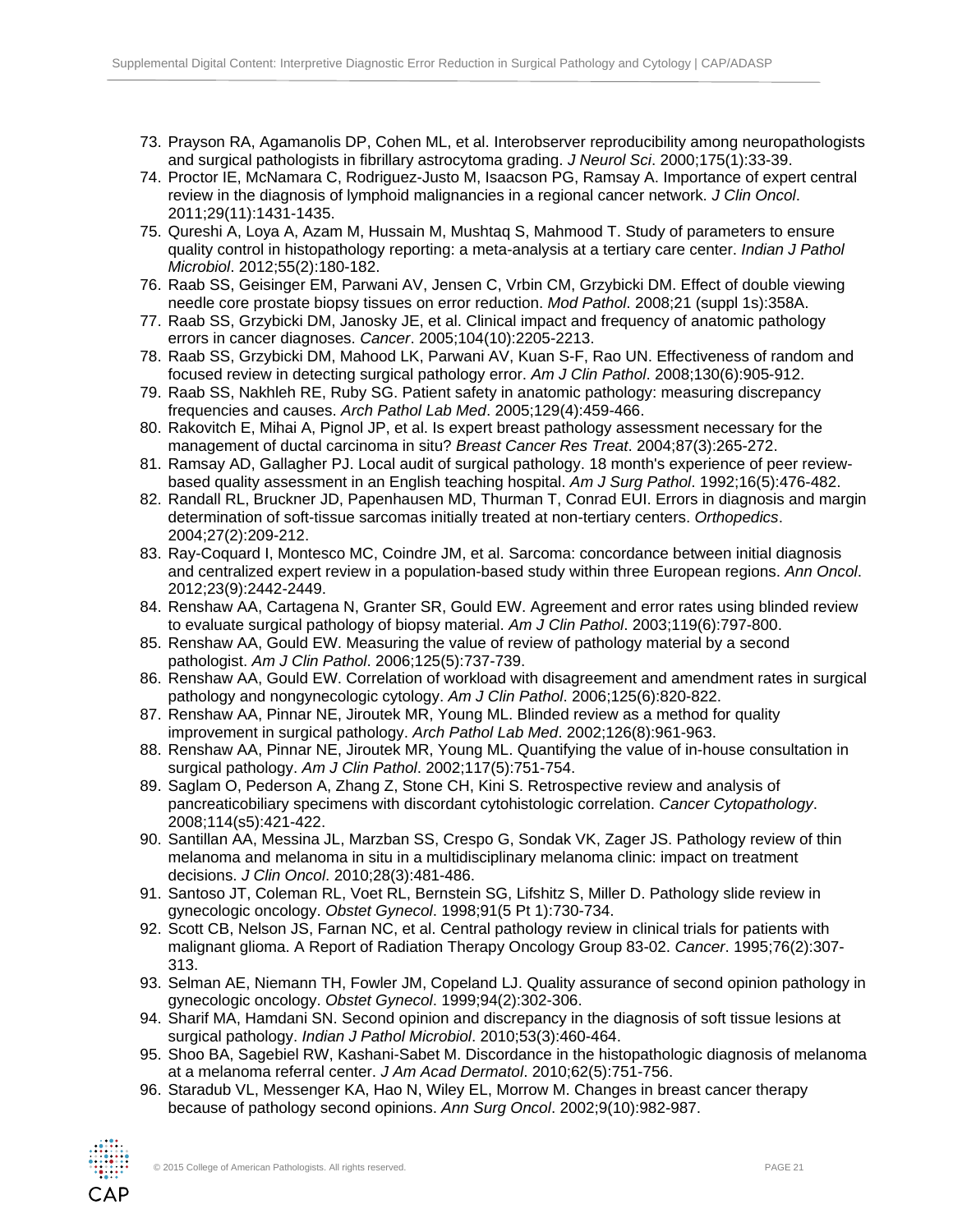- 97. Swapp RE, Aubry MC, Salomao DR, Cheville JC. Outside case review of surgical pathology for referred patients: the impact on patient care. *Arch Pathol Lab Med*. 2013;137(2):233-240.
- 98. Tan YY, Kebebew E, Reiff E, et al. Does routine consultation of thyroid fine-needle aspiration cytology change surgical management? *J Am Coll Surg*. 2007;205(1):8-12.
- 99. Tatsas A, Herman J, Hruban R, et al. Second opinion in pancreatic cytopathology. *CytoJournal*. 2011;8(suppl 1):S89.
- 100. Thomas CW, Bainbridge TC, Thomson TA, McGahan CE, Morris WJ. Clinical impact of second pathology opinion: a longitudinal study of central genitourinary pathology review before prostate brachytherapy. *Brachytherapy*. 2007;6(2):135-141.
- 101. Trotter MJ, Bruecks AK. Interpretation of skin biopsies by general pathologists: diagnostic discrepancy rate measured by blinded review. *Arch Pathol Lab Med*. 2003;127(11):1489-1492.
- 102. Tsuda H, Akiyama F, Kurosumi M, Sakamoto G, Watanabe T. Monitoring of interobserver agreement in nuclear atypia scoring of node-negative breast carcinomas judged at individual collaborating hospitals in the National Surgical Adjuvant Study of Breast Cancer (NSAS-BC) protocol. *Jpn J Clin Oncol*. 1999;29(9):413-420.
- 103. van Dijk MC, Aben KK, van Hees F, et al. Expert review remains important in the histopathological diagnosis of cutaneous melanocytic lesions. *Histopathology*. 2008;52(2):139-146.
- 104. van Rhijn BW, van der Kwast TH, Kakiashvili DM, et al. Pathological stage review is indicated in primary pT1 bladder cancer. *BJU Int*. 2010;106(2):206-211.
- 105. Vivino FB, Gala I, Hermann GA. Change in final diagnosis on second evaluation of labial minor salivary gland biopsies. *J Rheumatol*. 2002;29(5):938-944.
- 106. Wayment RO, Bourne A, Kay P, Tarter TH. Second opinion pathology in tertiary care of patients with urologic malignancies. *Urol Oncol*. 2011;29(2):194-198.
- 107. Wechsler J, Bastuji-Garin S, Spatz A, et al. Reliability of the histopathologic diagnosis of malignant melanoma in childhood. *Arch Dermatol*. 2002;138(5):625-628.
- 108. Weir MM, Jan E, Colgan TJ. Interinstitutional pathology consultations. A reassessment. *Am J Clin Pathol*. 2003;120(3):405-412.
- 109. Westra WH, Kronz JD, Eisele DW. The impact of second opinion surgical pathology on the practice of head and neck surgery: a decade experience at a large referral hospital. *Head Neck*. 2002;24(7):684-693.
- 110. Whitehead ME, Fitzwater JE, Lindley SK, Kern SB, Ulirsch RC, Winecoff WFI. Quality assurance of histopathologic diagnoses: a prospective audit of three thousand cases. *Am J Clin Pathol*. 1984;81(4):487-491.
- 111. Wurzer JC, Al-Saleem TI, Hanlon AL, Freedman GM, Patchefsky A, Hanks GE. Histopathologic review of prostate biopsies from patients referred to a comprehensive cancer center: correlation of pathologic findings, analysis of cost, and impact on treatment. *Cancer*. 1998;83(4):753-759.
- 112. Zaino RJ, Kauderer J, Trimble CL, et al. Reproducibility of the diagnosis of atypical endometrial hyperplasia: a Gynecologic Oncology Group study. *Cancer*. 2006;106(4):804-811.
- 113. Brimo F, Schultz L, Epstein JI. The value of mandatory second opinion pathology review of prostate needle biopsy interpretation before radical prostatectomy. *J Urol*. 2010;184(1):126-130.
- 114. Brochez L, Verhaeghe E, Grosshans E, et al. Inter-observer variation in the histopathological diagnosis of clinically suspicious pigmented skin lesions. *J Pathol*. 2002;196(4):459-466.
- 115. Chan TY, Epstein JI. Patient and urologist driven second opinion of prostate needle biopsies. *J Urol*. 2005;174(4 Pt 1):1390-1394.
- 116. Dhir R, Parwani AV, Zynger DL. Impact of bladder biopsy second review on pathological stage and subsequent patient management. *Lab Invest*. 2009;89(suppl 1):165A.
- 117. Fajardo DA, Miyamoto H, Miller JS, Lee TK, Epstein JI. Identification of Gleason pattern 5 on prostatic needle core biopsy: frequency of underdiagnosis and relation to morphology. *Am J Surg Pathol*. 2011;35(11):1706-1711.
- 118. Khazai L, Middleton LP, Goktepe N, Liu BT, Sahin AA. Breast pathology second review identifies clinically significant discrepancies in 10% of cases. *Lab Invest*. 2012;92(suppl 1):46A.
- 119. Kommoss S, Pfisterer J, Reuss A, et al. Specialized pathology review in patients with ovarian cancer: highly recommended to assure adequate treatment. Results from a prospective study. *Lab Invest*. 2012;92(suppl 1):281A.